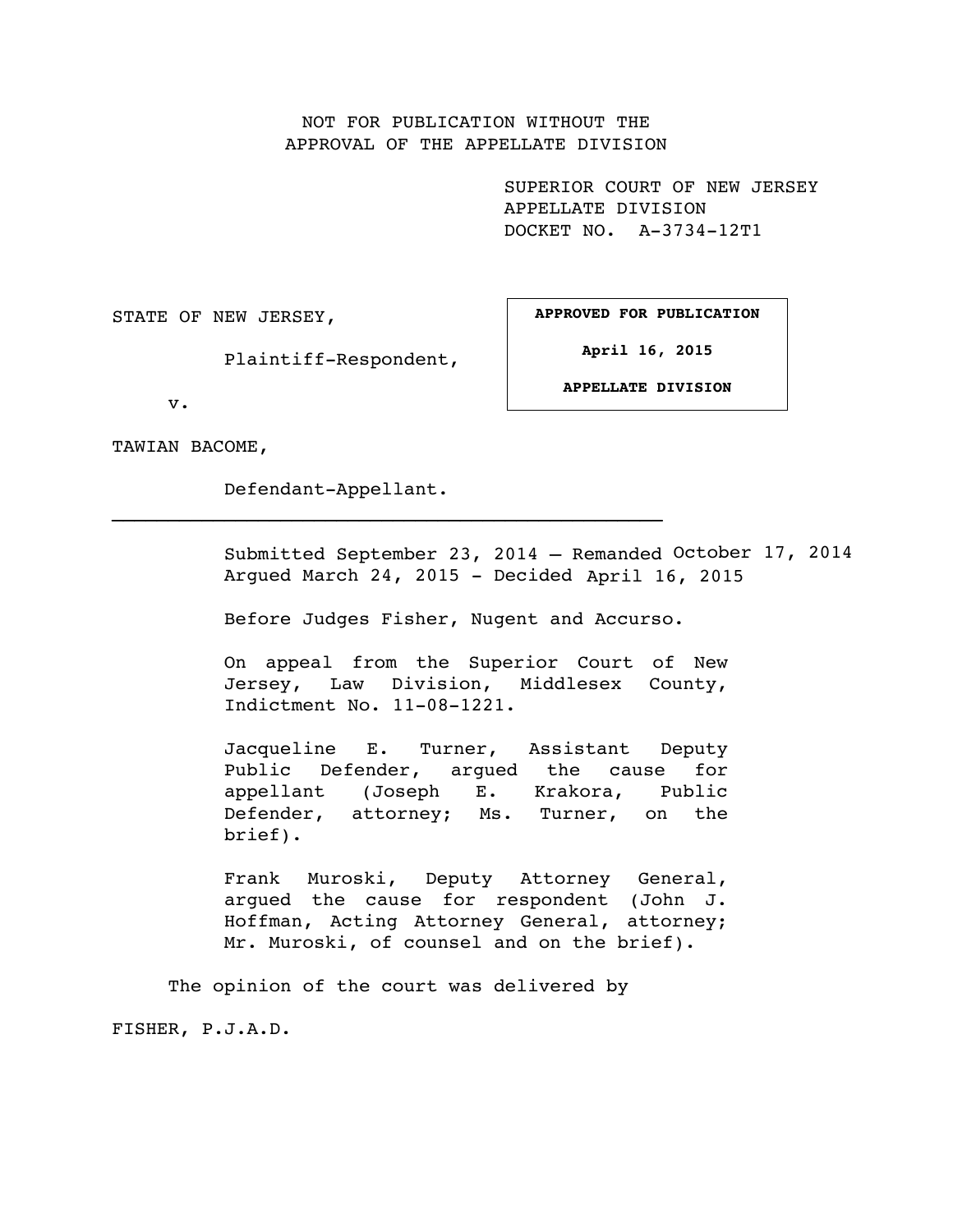After the denial of his suppression motion, defendant pleaded guilty to a drug possession offense and was sentenced to a three-year prison term. In this appeal, defendant argues only that the trial judge erred in denying his motion to suppress evidence seized during a warrantless search of the motor vehicle he was operating. We conclude – on the pivotal question – that police lacked a reasonable and articulable basis for ordering defendant's passenger out of the vehicle and reverse the order denying suppression. $<sup>1</sup>$ </sup>

I

At the suppression hearing, the State's only witness was Woodbridge Detective Brian Jaremczak. He testified that, at approximately 4:30 p.m., on April 29, 2011, he and his partner, Detective Patrick Harris, observed defendant operating a Ford Bronco; S.R., the owner of the vehicle, was in the front passenger seat. The detective testified he was "very aware" of S.R. and "had just recently heard about" defendant; he believed

We first heard this appeal earlier in the term. By way of an unpublished opinion (hereafter Bacome I) filed on October 17, 2014, we remanded for additional findings, which the trial judge promptly provided. This circumstance provides a valid basis for our citing and quoting Bacome I even though it was unpublished. See State v. W. World, Inc., \_ N.J. Super. \_, \_ n.1 (App. Div. 2015) (slip op. at 3 n.1); Badiali v. N.J. Mfrs. Ins. Grp., 429 N.J. Super. 121, 126 n.4 (App. Div. 2012), aff'd, \_\_ N.J. (2015).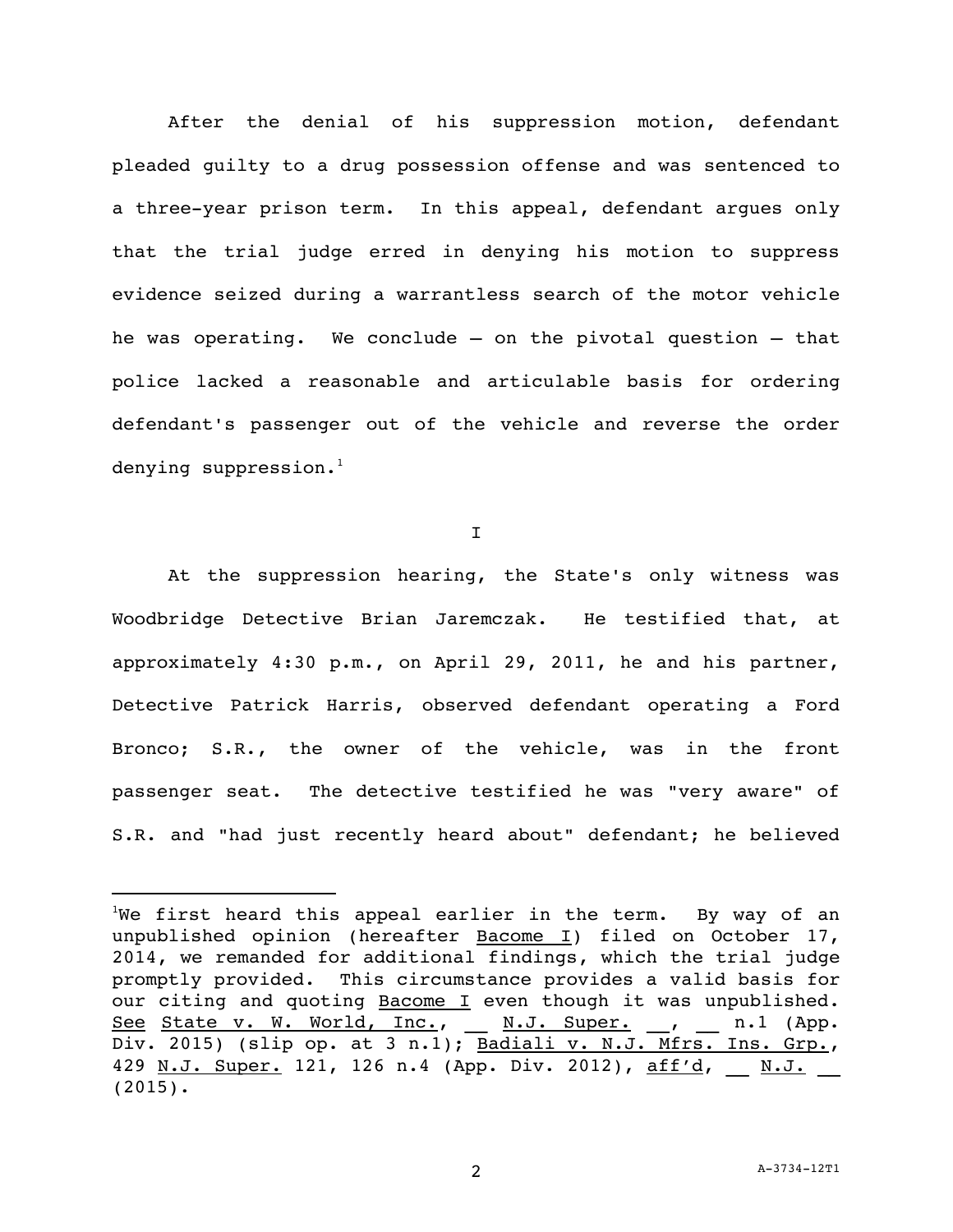they were "narcotic users and narcotic dealers" because the police department had received "information from concerned citizens" about "a lot of traffic coming and going from [defendant's] apartment."

The detectives, driving an unmarked vehicle, followed defendant's Ford Bronco out of Woodbridge and onto Routes 1 and 9, heading toward Newark; they eventually lost the Bronco on Frelinghuysen Avenue. Suspecting defendant and S.R. "were going to purchase narcotics" and "would be back very shortly," the detectives drove to Woodbridge and awaited the Bronco's return.

At approximately 5:30 p.m., while waiting on the border of Woodbridge and Rahway, Detective Jaremczak observed the Bronco traveling south on Routes 1 and 9. When asked what happened next, the detective testified that "we" observed S.R. "wasn't wearing his seatbelt." They activated their vehicle's emergency lights and directed the Bronco to stop.

Detective Jaremczak approached the passenger side, and his partner approached the driver's side. When asked whether he "notice[d] any movement by either" occupant, Detective Jaremczak responded that "[his] partner did," and that his partner "saw [defendant] reaching forward . . . like, reaching under his seat." Defense counsel immediately objected because the witness lacked personal knowledge. The judge made no ruling but only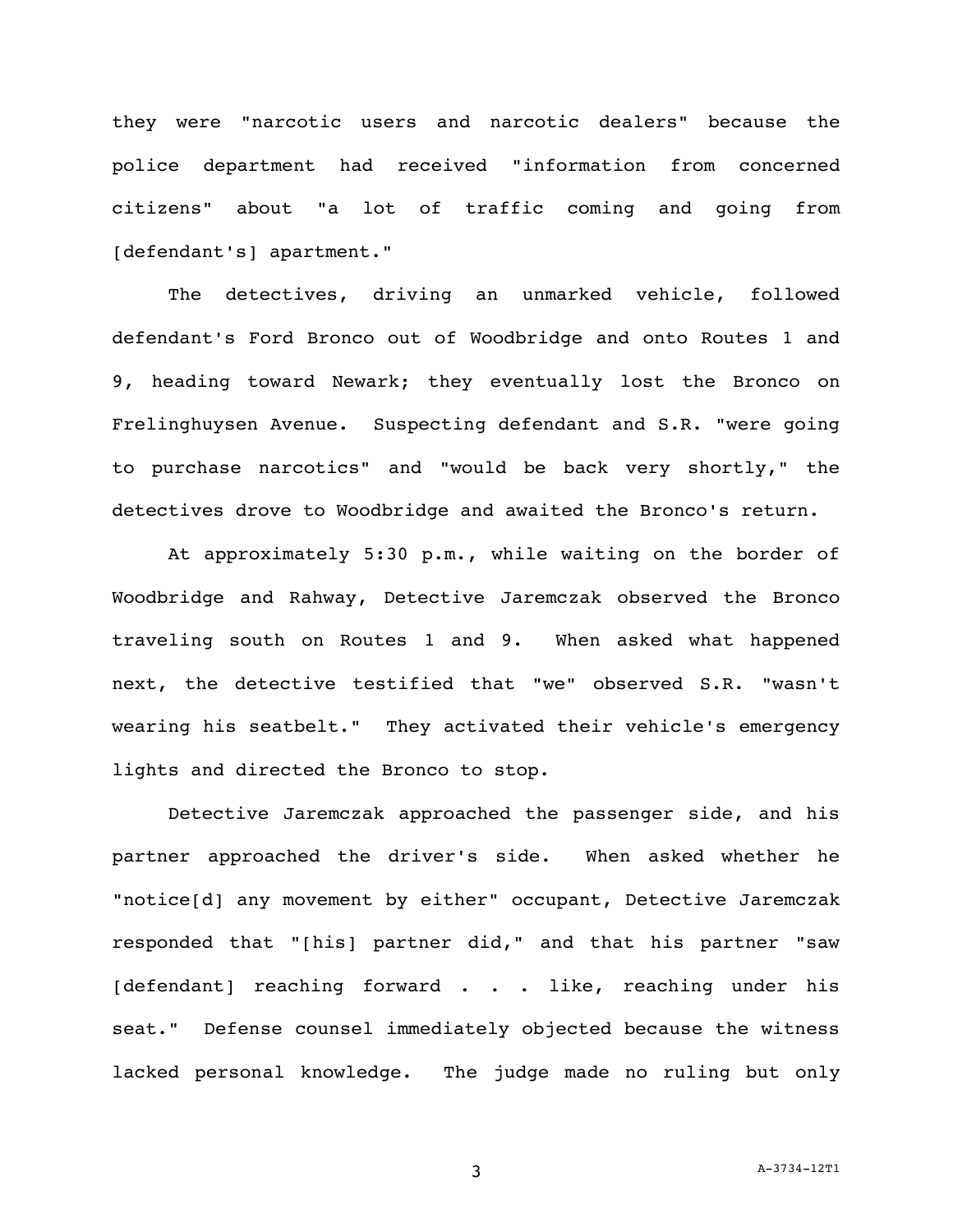asked the witness whether he observed defendant's movement, and Detective Jaremczak responded "no." In answer to the prosecutor's next question, the detective explained he was "focused on" S.R., confirming he did not see defendant's alleged furtive movement. The detective testified his partner asked defendant to exit the vehicle, and he directed S.R. out of the vehicle. Both occupants complied.

The detectives separately questioned the occupants, who gave different responses to where they were coming from, which, according to the witness, "further heighten[ed] [their] suspicion as to what occurred." During his questioning of S.R., Detective Jaremczak noticed "a rolled up piece of paper[,] which was in the shape of a straw[,] [a]nd a piece of Chore Boy Brillo" "near the front of the middle console." He testified that, in his experience, "[t]he straw can be used to snort narcotics," and the other item "is used, pretty much, as a filter in a crack pipe." As a result of these observations, Detective Jaremczak requested and obtained S.R.'s consent to search the vehicle. The detective read him the consent form; to him, S.R. did not "appear to be under the influence of any narcotics or drugs" and appeared to understand the consent form that he signed.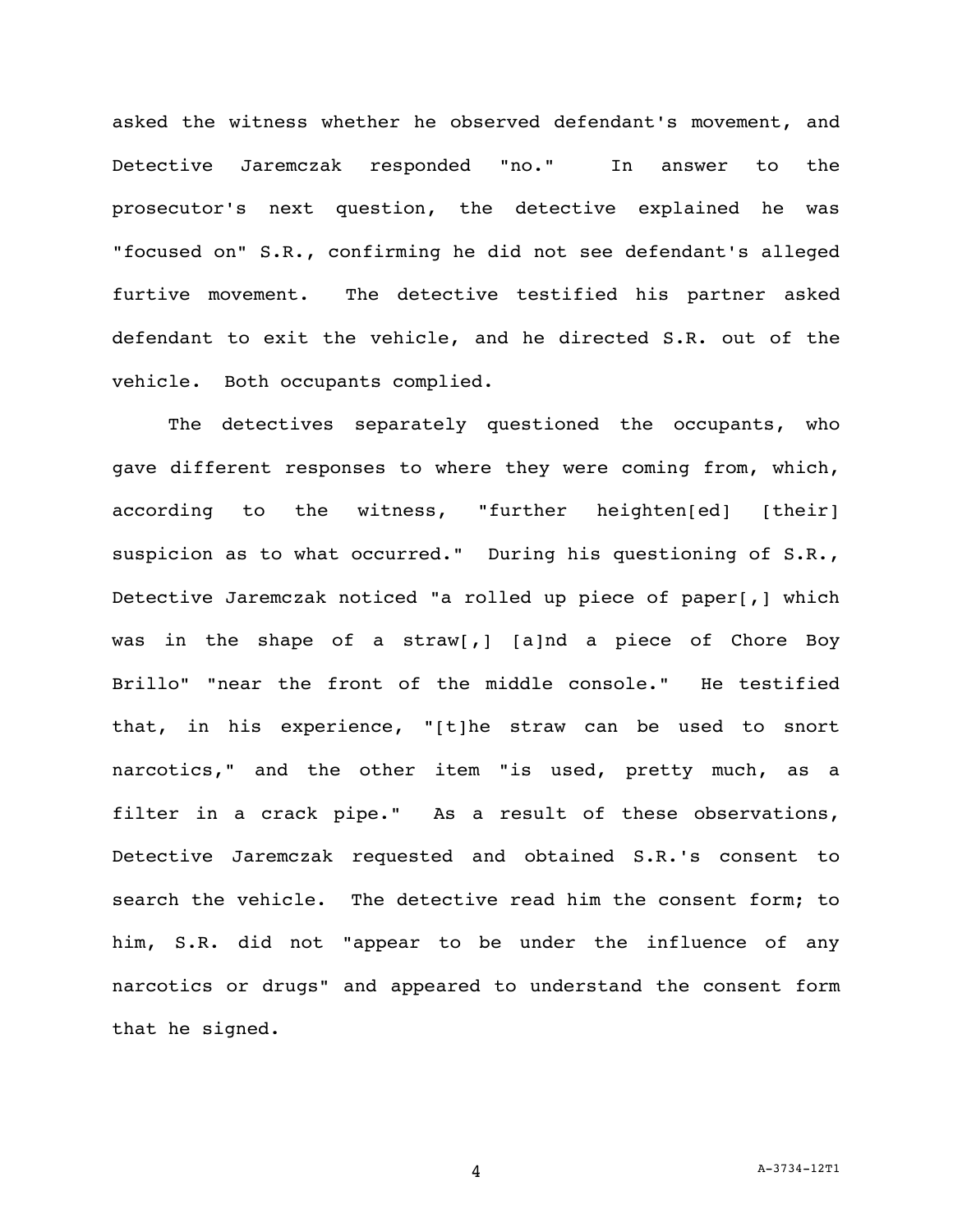In the search of the vehicle that followed, the officers seized the straw and scrubber observed in "plain view," as well as "blunt wrappers," "a used crack pipe inside of a Maverick cigarette pack," "[a] larger piece of Chore Boy copper scrubber," and "[thirteen] vials of crack cocaine in a Newport cigarette pack."

Although during direct examination the detective testified only that "we" observed S.R. was not wearing a seatbelt, when cross-examined he testified that he observed it, although he could not remember any details and did not issue a summons for that alleged violation. When pressed, Detective Jaremczak acknowledged there were actually two reasons for the motor vehicle stop: (1) S.R. was not wearing a seatbelt, and (2) he "believe[d] that they just went to Newark to purchase narcotics." The detective also agreed the observations of the straw and scrubber were not made until after S.R. stepped out of the vehicle as commanded:

> Q. Did you see [those items] through the windshield or through the side [window]? A. Once he got out; the door was opened; and that's when I s[aw] it. Q. How did he get out? A. I asked him out. . . . .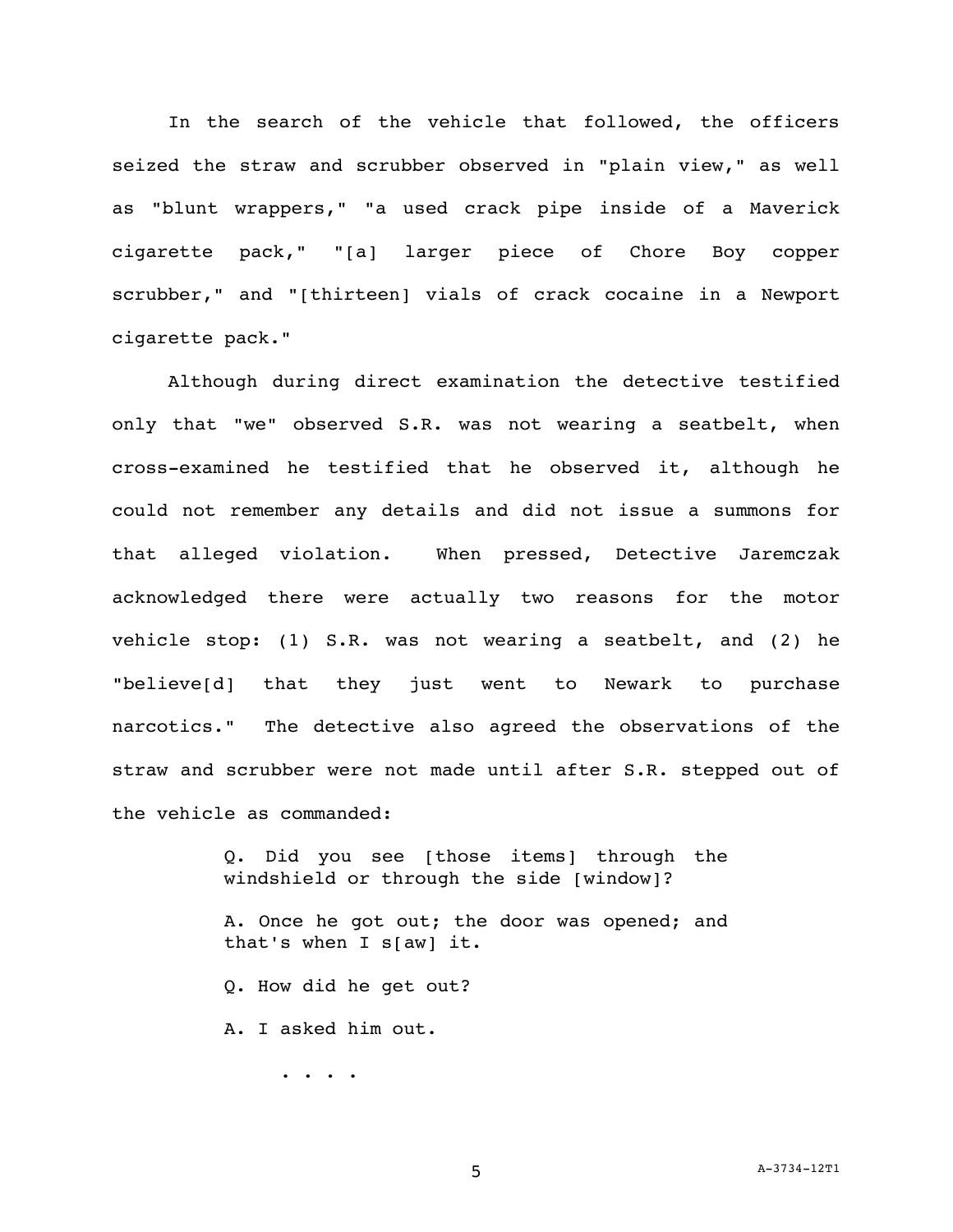Q. So you ordered him out of the car because you were conducting what kind of investigation?

A. I asked him out of the vehicle. And at that time it became a narcotic investigation.

Q. Isn't it true that it already was a narcotics investigation before [defendant] was ordered out of the car?

A. Yeah. I did believe that they went to Newark to purchase narcotics.

During direct examination, the prosecutor elicited testimony from the detective that the consent form for the search was executed at 5:55 p.m. The defense demonstrated during cross-examination, through use of a video taken from another police vehicle, that the detective was likely in error about the timing of consent.

As can be seen, Detective Jaremczak did not have personal knowledge of part of the circumstances that ostensibly justified the warrantless search. He did not see defendant reach under the seat; Detective Jaremczak testified only that Detective Harris said he observed this. When asked where Detective Harris was the day of the hearing, Detective Jaremczak said Harris was home and not expected to appear at the hearing.

No one else testified.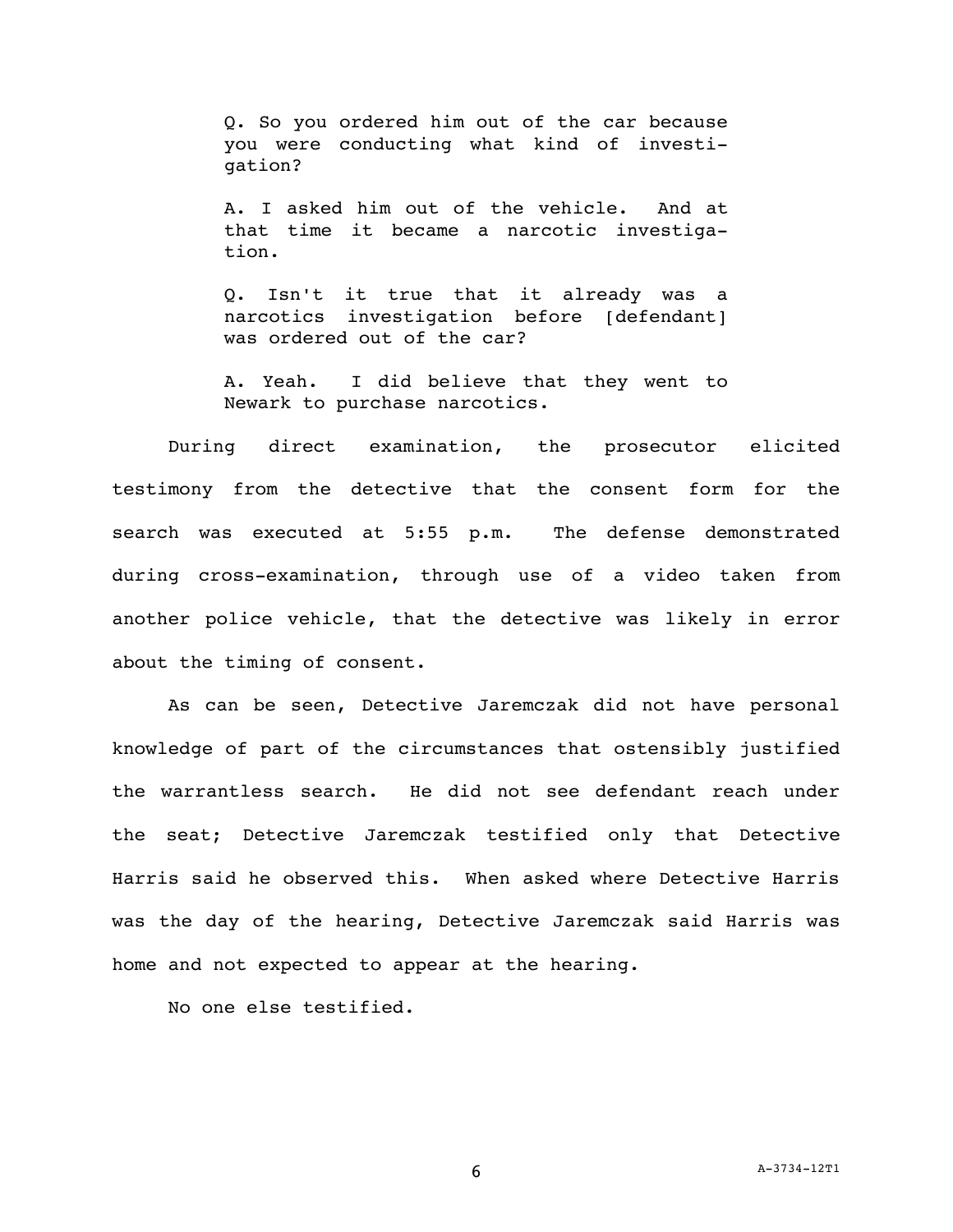A week after the hearing, the trial judge rendered an oral decision, in which he found: the observation of S.R. not wearing a seatbelt gave the detectives a lawful reason for stopping the vehicle; defendant's reaching under his seat gave the detectives a reasonable suspicion of criminal activity and authorized their directions that defendant and S.R. exit the vehicle; once S.R. was out of the vehicle, drug paraphernalia was seen in plain view; and S.R. thereafter freely and voluntarily gave his consent to the vehicle search, resulting in the seizure of thirteen vials of crack cocaine. For these reasons, the judge denied the motion to suppress.

Defendant later pleaded guilty to third-degree possession of a controlled dangerous substance, N.J.S.A. 2C:35-10(a)(1), and was sentenced to a three-year prison term.

#### III

In this appeal, defendant argues only that the judge erred in denying his suppression motion because the officers "did not have cause to order [S.R.] from the car." Accordingly, we need not question the legitimacy of the vehicle stop,<sup>2</sup> notwithstanding

 $2$ See Delaware v. Prouse, 440 U.S. 648, 663, 99 S. Ct. 1391, 1401, 59 L. Ed. 2d 660, 673 (1979); State v. Locurto, 157 N.J. 463, (continued)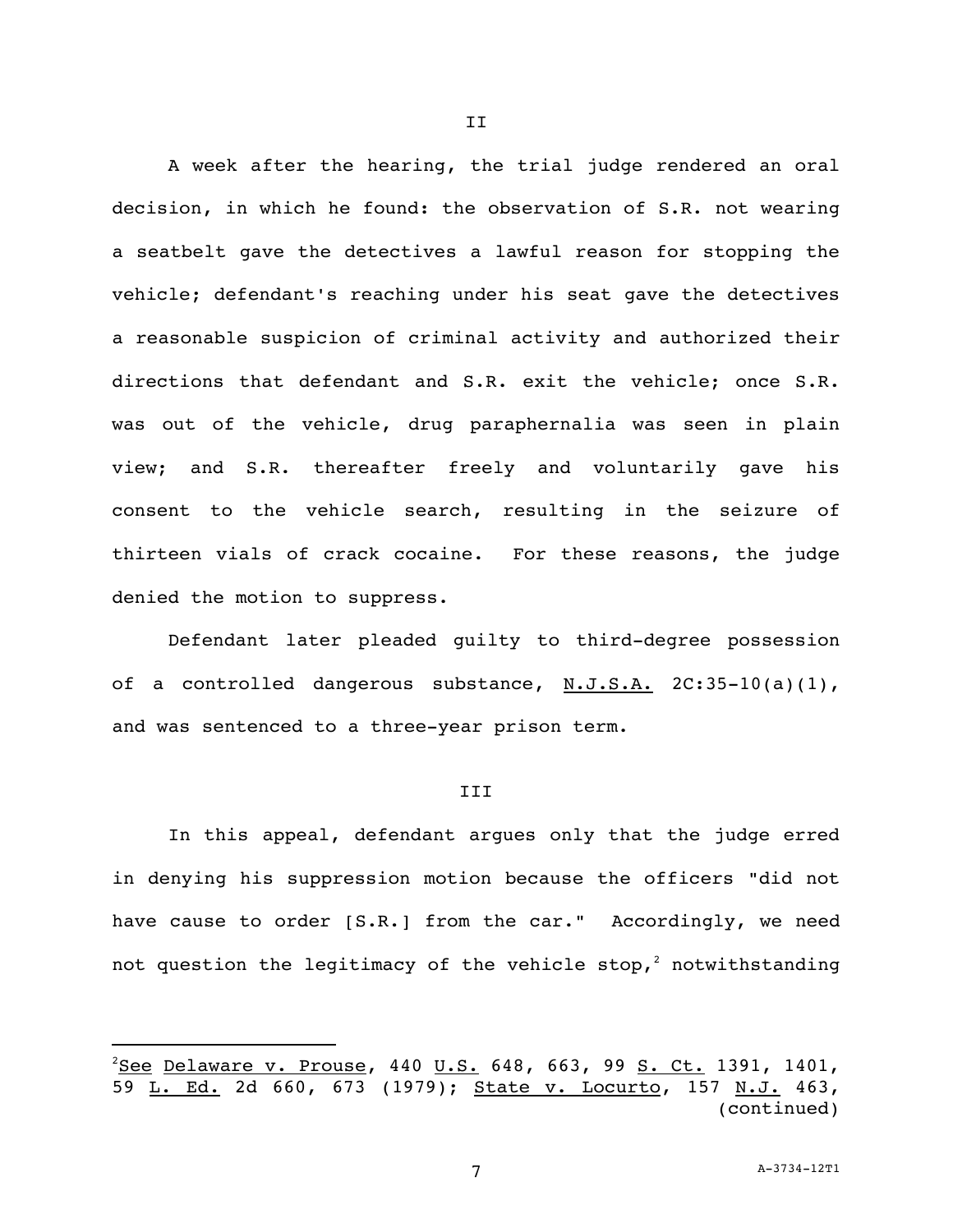the officers' overarching desire to conduct a narcotics investigation in the absence of reasonable suspicion to support that undertaking.<sup>3</sup> In addition, there is no dispute about the observations of drug paraphernalia in plain sight once S.R. was ordered out of the vehicle. And the voluntariness of the consent given for the search that followed has not been questioned. Consequently, this appeal rises and falls on whether S.R. was lawfully ordered out of the vehicle because, without that link in the chain of events, the evidence thereafter seized would have to be excluded.<sup>4</sup>

(continued) 470 (1999); State v. Moss, 277 N.J. Super. 545, 547 (App. Div. 1994).

i<br>L

 $3$ See State v. Kennedy, 247 N.J. Super. 21, 28 (App. Div. 1991) (holding that "courts will not inquire into the motivation of a police officer whose stop of an automobile is based upon a traffic violation committed in his presence").

<sup>4</sup>We reject the State's contention, based on <u>State v. Robinson</u>, 200  $N.J.$  1, 18-19 (2009), that we should not consider this argument because defendant failed to pose this precise question in the trial court. Robinson involved a pretrial application as to which the defendant was saddled with the burden of proof. Here, the opposite is true; defendant moved for the suppression of evidence, and it was the State's burden to prove the admissibility of the fruit of its warrantless search. State v. Brown, 216 N.J. 508, 517 (2014). We see no harm to the administration of justice, nor do we discern an inappropriate tilt of the field of the type that prompted the Court's ruling in Robinson. See 200 N.J. at 19. Indeed, in adhering to and quoting from an article written by a federal appellate judge, the Robinson Court expressed concern that permitting "lateblooming issues . . . would be an incentive for game-playing by (continued)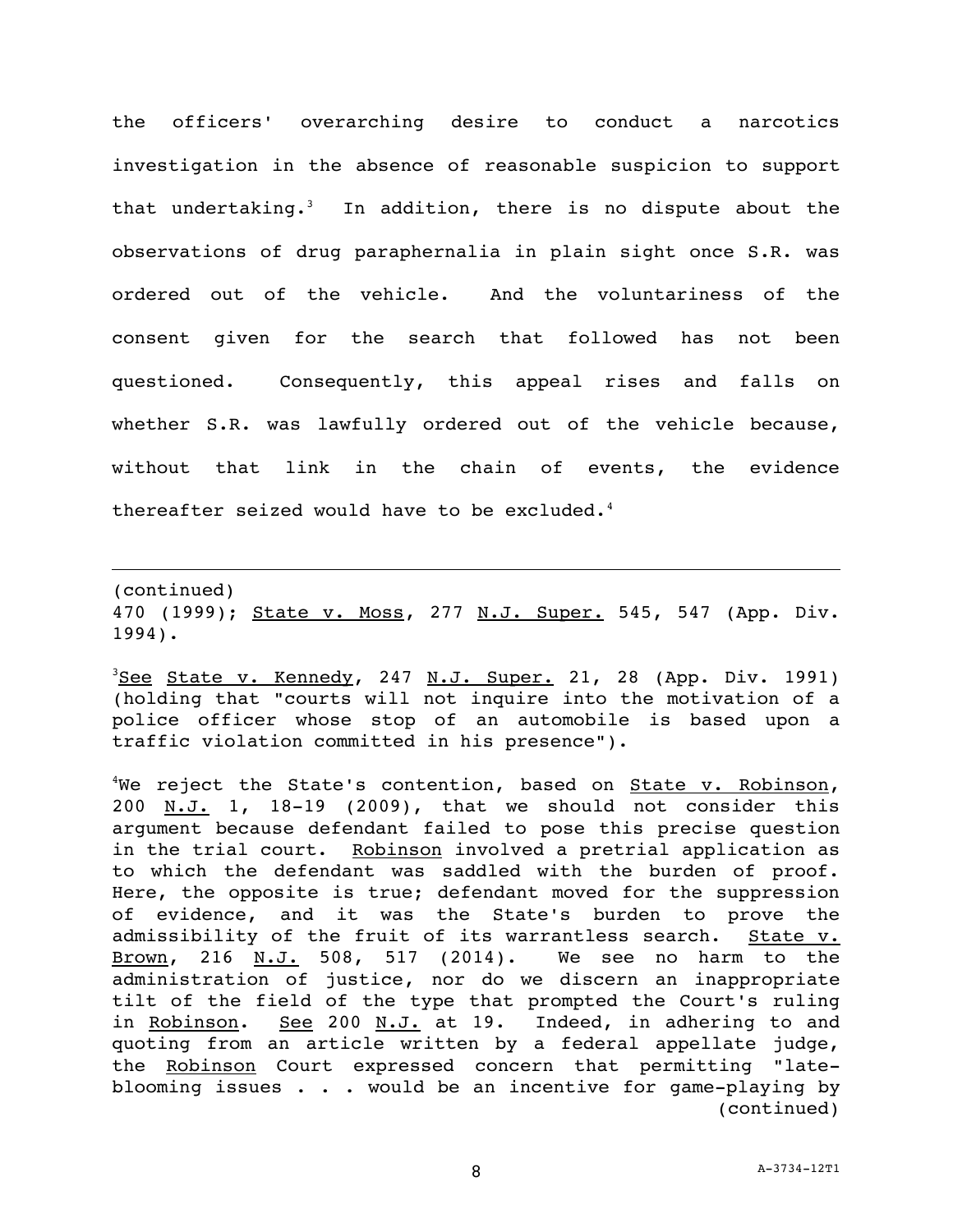We initially observe that an officer's command that a driver exit a vehicle constitutes a seizure, State v. Smith, 134 N.J. 599, 609 (1994), but a seizure understood to be constitutionally permissible, Pennsylvania v. Mimms, 434 U.S. 106, 111, 98 S. Ct. 330, 333, 54 L. Ed. 2d 331, 337 (1977); Smith, supra, 134 N.J. at 611, and based on the policy determination that police officer safety should prevail over the minimal intrusion on the driver's privacy interest, Mimms, supra, 434 U.S. at 110-11, 98 S. Ct. at 333, 54 L. Ed. 2d at 336-37; Smith, supra, 134 N.J. at 610-11.<sup>5</sup>

In declaring this new federal constitutional principle, the Mimms Court was not clear whether it applied to all occupants of a vehicle. And in cases that followed the Court did not appear

(continued)

counsel." Ibid. We detect no game-playing here. In any event, because the State was not prejudiced by defendant's refinement of his argument about this warrantless search – the State having rested at the hearing before the significance of the evidence was argued – we will consider on its merits the slightly different argument defendant has posed in this appeal.

 $5$ See also State v. Mai, 202 N.J. 12, 22-23 (2010) (finding no difference in whether an officer orders an occupant out of a vehicle or opens the vehicle door to accomplish the same object).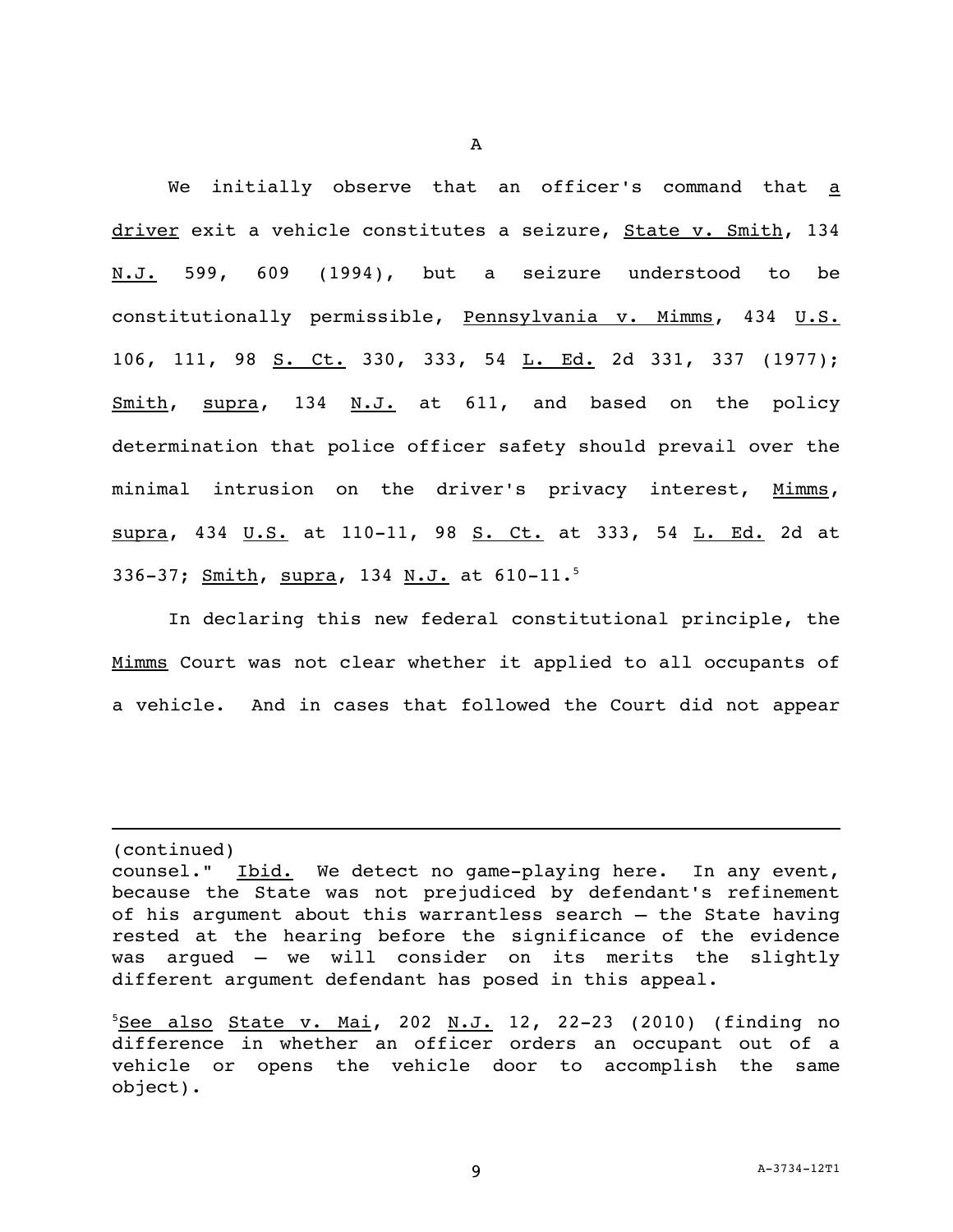to confine this rule's application to drivers.<sup>6</sup> This uncertainty about Mimms's reach was finally swept away in 1997, when the Court held, as a matter of federal constitutional law, that "danger to an officer from a traffic stop is likely to be greater when there are passengers in addition to the driver in the stopped car" and concluded – despite the passenger's "stronger" "personal liberty interest" than the driver's in that instance – the intrusion remains "minimal"; consequently, the Court held that "an officer making a traffic stop may order passengers to get out of the car pending completion of the stop." Maryland v. Wilson, 519 U.S. 408, 413-15, 117 S. Ct. 882, 886, 137 L. Ed. 2d 41, 47-48 (1997) (emphasis added). Insofar as defendant relies on federal constitutional principles, there is no merit to his argument that the command that S.R. exit the vehicle was constitutionally prohibited.

<sup>&</sup>lt;sup>6</sup>Mimms had referred to the right of police to order a driver out of a vehicle rightfully detained. 434 U.S. at 111, 98 S. Ct. at 333, 54 L. Ed. 2d at 337. But questions as to Mimms's scope later arose from Michigan v. Long, 463 U.S. 1032, 1047-48, 103 S. Ct. 3469, 3480, 77 L. Ed. 2d 1201, 1218-19 (1983) (emphasis added), where the Court restated the rule as authorizing police to "order persons out of an automobile during a stop for a traffic violation." And in a concurring opinion in Rakas v. Illinois, 439 U.S. 128, 155 n.4, 99 S. Ct. 421, 436 n.4, 58 L. Ed. 2d 387, 409 n.4 (1978) (emphasis added), Justice Powell mentioned that Mimms determined "that passengers in automobiles have no Fourth Amendment right not to be ordered from their vehicle, once a proper stop is made."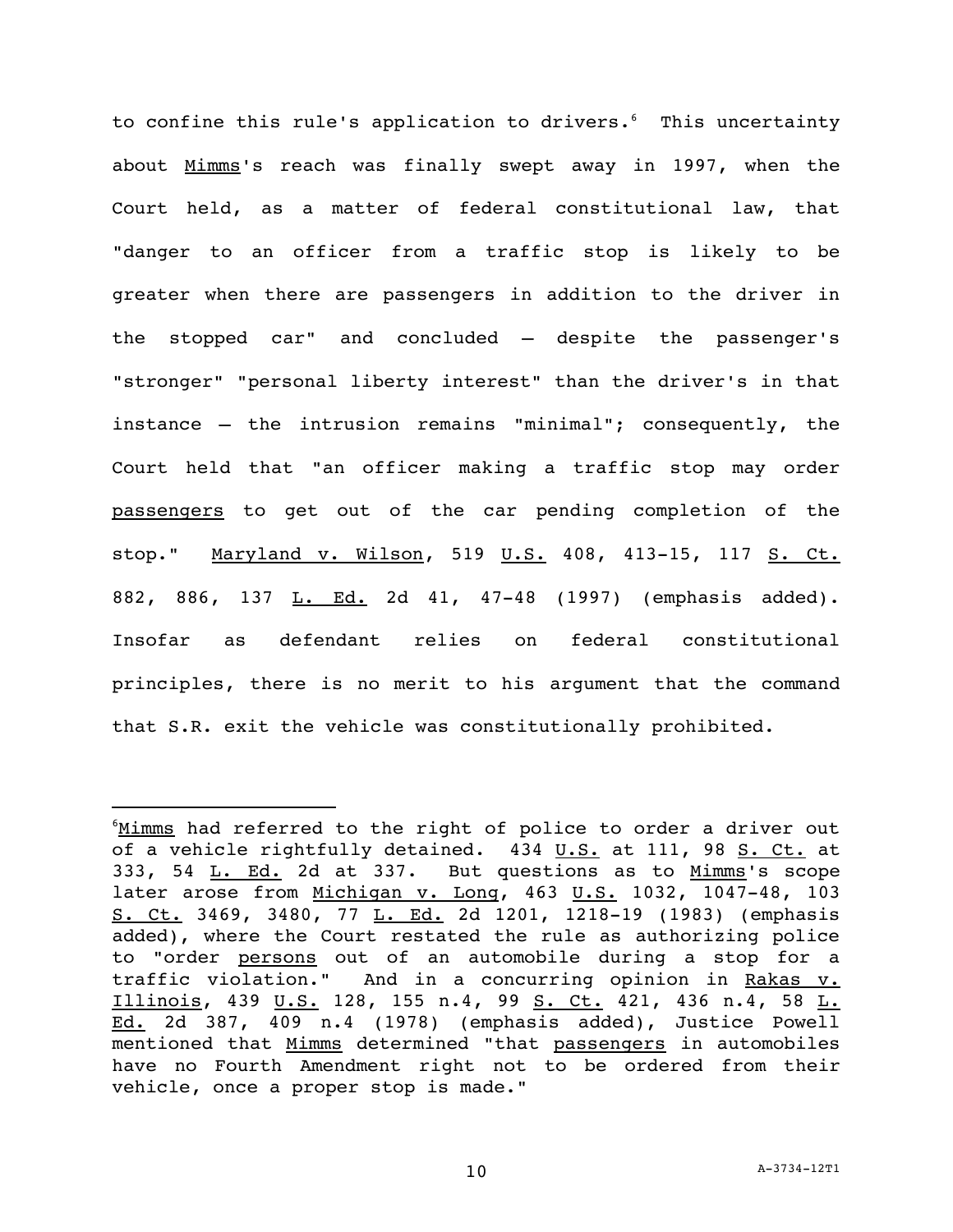Not long before the Court decided Maryland v. Wilson, our Supreme Court considered the application of paragraph 7 of Article I of the New Jersey Constitution to police seizure of a driver or occupant from a vehicle stopped for a traffic violation. The Court concluded in Smith that "as applied to drivers," Mimms's per se rule passes state constitutional muster. 134 N.J. at 610-11 (emphasis added). Unlike the per se rule that the Court ultimately adopted in Maryland v. Wilson, however, our Supreme Court "decline[d] to extend [Mimms's] per se rule to passengers," and determined that "an officer must be able to point to specific and articulable facts that would warrant heightened caution to justify ordering the occupants to step out of a vehicle detained for a traffic violation." Smith, supra, 134 N.J. at 618. The Court described the scope of this principle in the following way:

> To support an order to a passenger to alight from a vehicle stopped for a traffic violation, . . . the officer need not point to specific facts that the occupants are "armed and dangerous." Rather, the officer need point only to some fact or facts in the totality of the circumstances that would create in a police officer a heightened awareness of danger that would warrant an objectively reasonable officer in securing the scene in a more effective manner by ordering the passenger to alight from the car.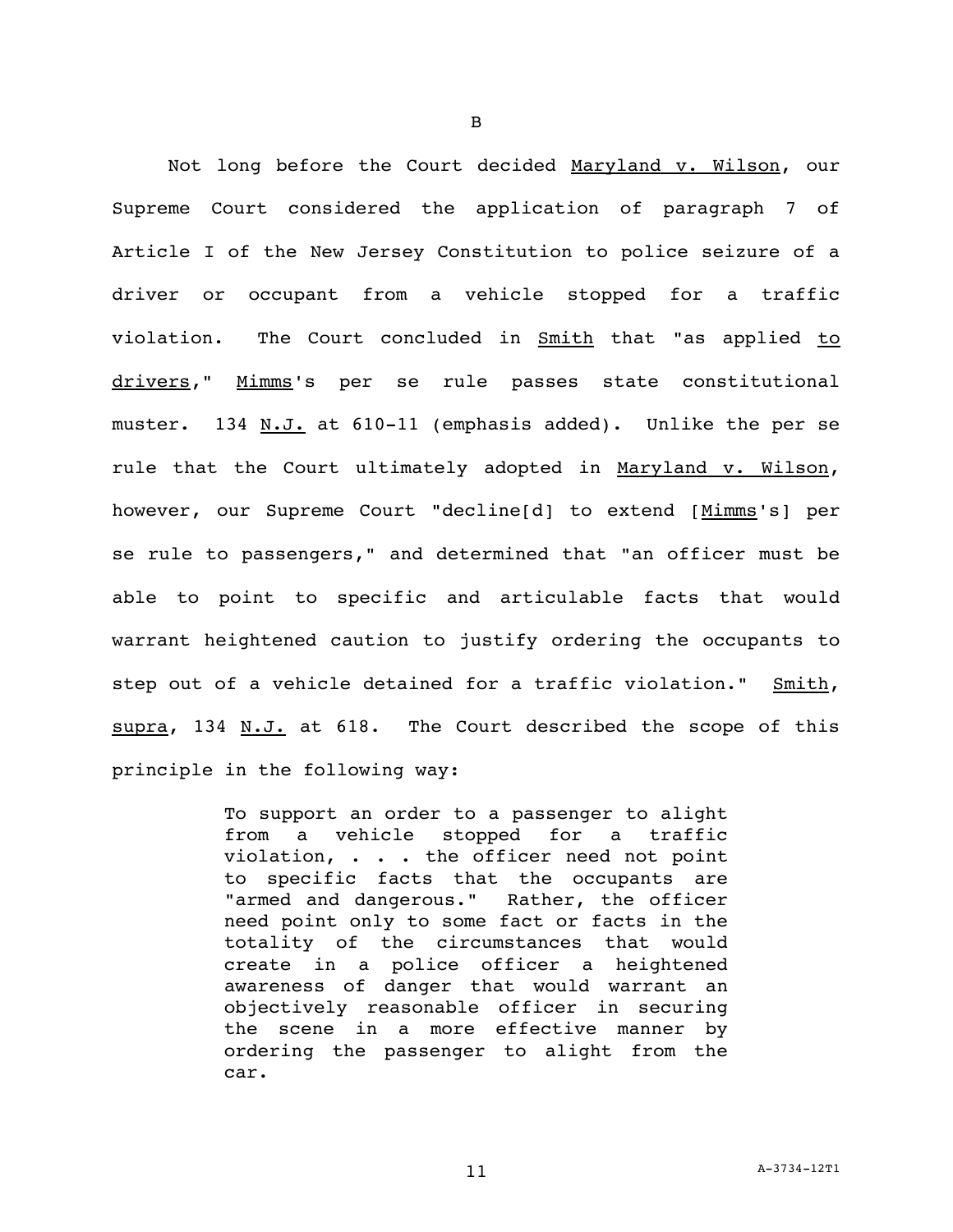[Ibid.]

Although not relevant to this appeal, the **Smith Court further** noted that to justify a pat-down in this circumstance, the prosecution must satisfy the more stringent requirements of Terry v. Ohio, 392 U.S. 1, 27, 88 S. Ct. 1868, 1883, 20 L. Ed. 2d 889, 909 (1968). See Smith, supra, 134 N.J. at 619.

The **Smith** Court also observed that, in one respect, "the Terry standard and the standard for ordering a passenger out of a car are the same," rejecting "the proposition that such an intrusion will be justified solely because of an officer's 'hunch.'" Ibid. Instead, "the officer must be able to articulate specific reasons why the person's gestures or other circumstances caused the officer to expect more danger from this traffic stop than from other routine traffic stops." Ibid.

 $\mathcal{C}$ 

In considering these principles and the matter at hand, the record reveals that much of what motivated this stop and investigation was the detectives' assumption that defendant and S.R. were narcotics users or sellers or both. The record contains nothing but rumor and innuendo to support that assertion. Detective Jaremczak testified that this supposition of illegal narcotic activity was based on the department's receipt of citizen complaints about the number of people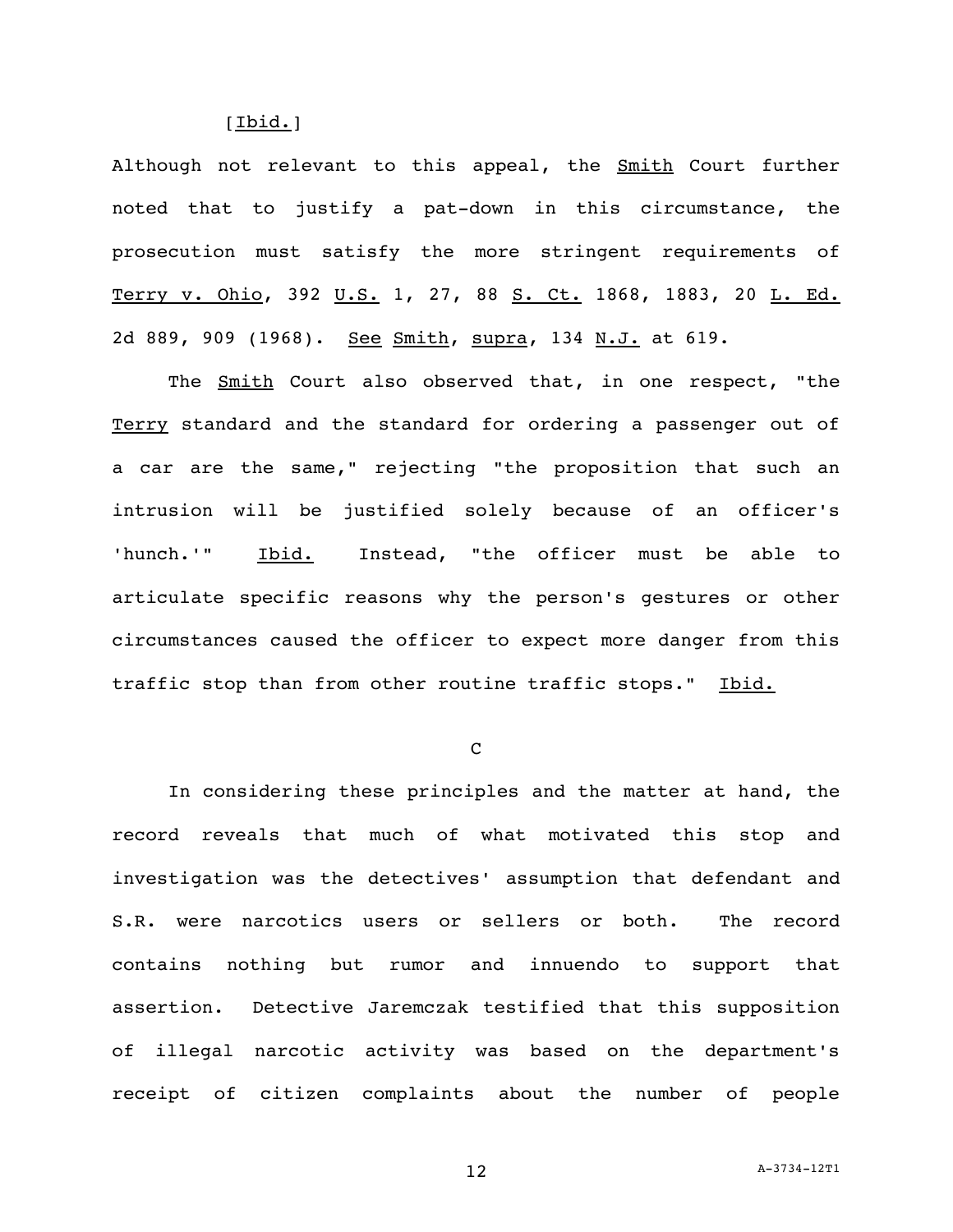entering and leaving defendant's residence and by the fact that defendant and S.R. were observed traveling toward Newark. Obviously, these two circumstances do not suggest anything other than a mere "hunch" that defendant and S.R. may have been engaged in buying, using or selling illegal narcotics. The fact that S.R. was alleged not to have been wearing his seatbelt when the detectives observed the vehicle's return to Woodbridge adds nothing to whether either defendant or S.R. "caused the officer to expect more danger from this traffic stop than from other routine traffic stops." Smith, supra, 134 N.J. at 619. S.R.'s failure to wear a seatbelt generated a danger only to himself.

This leaves the assertion that, after the vehicle came to a stop, defendant was seen by Detective Harris "reaching forward . . . reaching under his seat." This event was not observed by Detective Jaremczak, the only witness called by the State to testify at the suppression hearing. Defendant objected to this hearsay testimony, and the judge never adequately responded. Although Detective Harris's absence and the lack of evidence based on personal knowledge on this critical point are troubling, it is understood that, as a general matter, the State may offer evidence at a suppression hearing that would constitute inadmissible hearsay if offered at trial. See e.g., State v. Wright, 431 N.J. Super. 558, 565 n.3 (App. Div. 2013),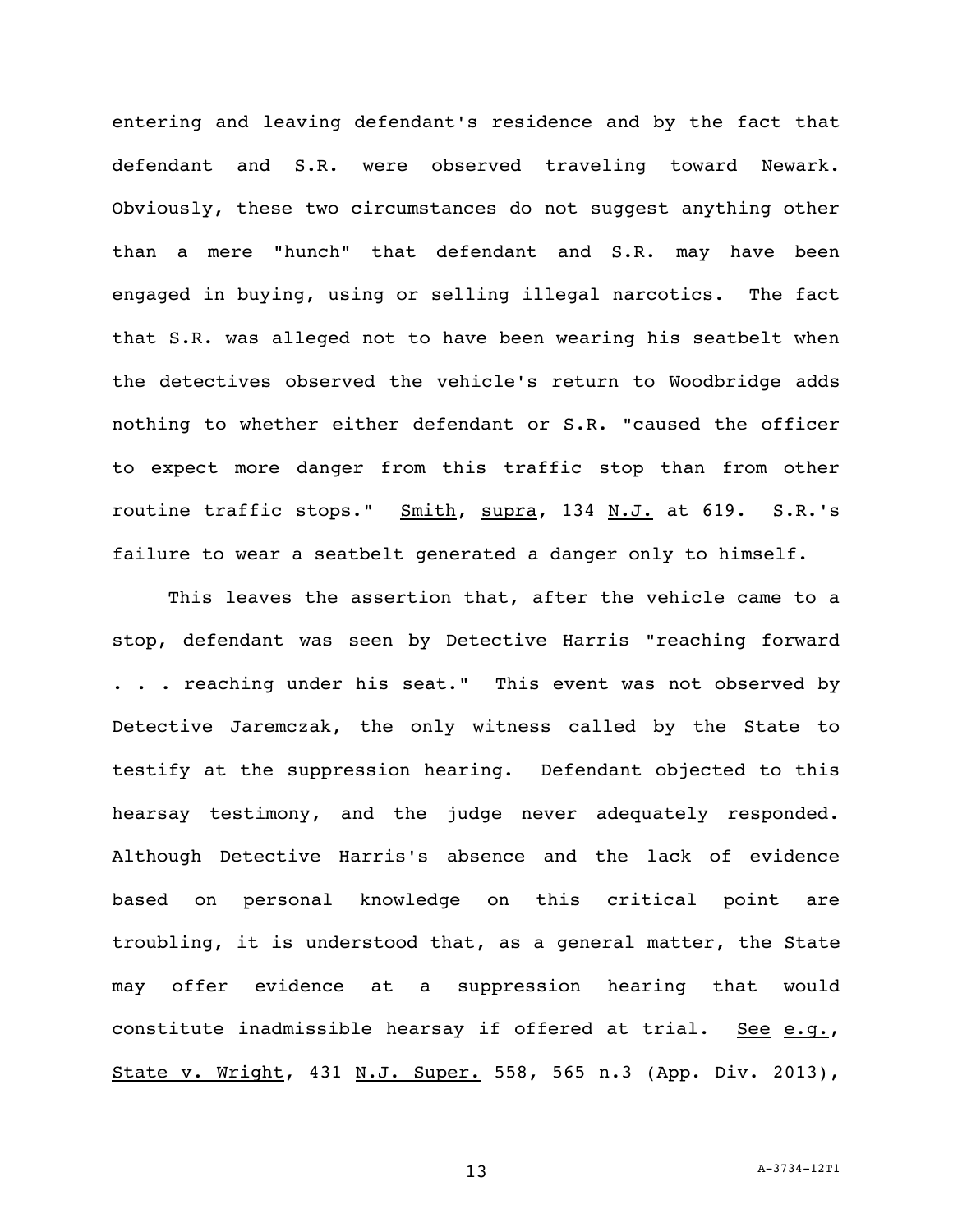certif. granted on other grounds, 217 N.J. 283 (2014); N.J.R.E.  $101(a)(2)(E)$ .<sup>7</sup> The weight such testimony should be given, however, is a matter left to the trial judge as factfinder, with the prosecution running the risk that the factfinder may draw an

 $T$ The Supreme Court of the United States has rejected the notion that due process is denied by such a rule, reasoning that "the interests at stake in a suppression hearing are of a lesser magnitude than those in the criminal trial itself." United States v. Raddatz, 447 U.S. 667, 679, 100 S. Ct. 2406, 2414, 65 L. Ed. 2d 424, 435 (1980). This, however, is not always true; in fact, the matter at hand presents one of those many instances where the denial of a suppression motion leaves the accused defenseless, inexorably leading to a guilty plea or easy conviction. See United States v. Wade, 388 U.S. 218, 235, 87 S. Ct. 1926, 1937, 18 L. Ed. 2d 1149, 1162 (1967) (recognizing that "[t]he trial which might determine the accused's fate may well not be that in the courtroom but that at the pretrial confrontation"); United States v. Green, 670 F.2d 1148, 1154 (D.C. Cir. 1981) (finding a suppression hearing to be "a critical stage of the prosecution which affects substantial rights of an accused person  $\cdots$  [that] may often determine the eventual outcome of conviction or acquittal"); Olney v. United States, 433 F.2d 161, 163 (9th Cir. 1970) (observing that a suppression hearing may be a critical stage of a prosecution "particularly in narcotics cases, where the crucial issue may well be the admissibility of narcotics allegedly found in the possession of the defendant"). Indeed, we are not so quick to assume the Confrontation Clause may not be violated when the admission of damning evidence turns on inadmissible hearsay – frustrating or precluding the accused's right to cross-examine the absent declarant – because the prosecution decided to present certain critical facts through a witness who only received the critical information from someone the State chose not to call. See, e.g., Green, supra, 670 F.2d at 1154. Nevertheless, the understanding our courts have adopted – that hearsay may be admitted at a suppression hearing without apparent offense to the Confrontation Clause – has not been challenged here, so we consider the point no further.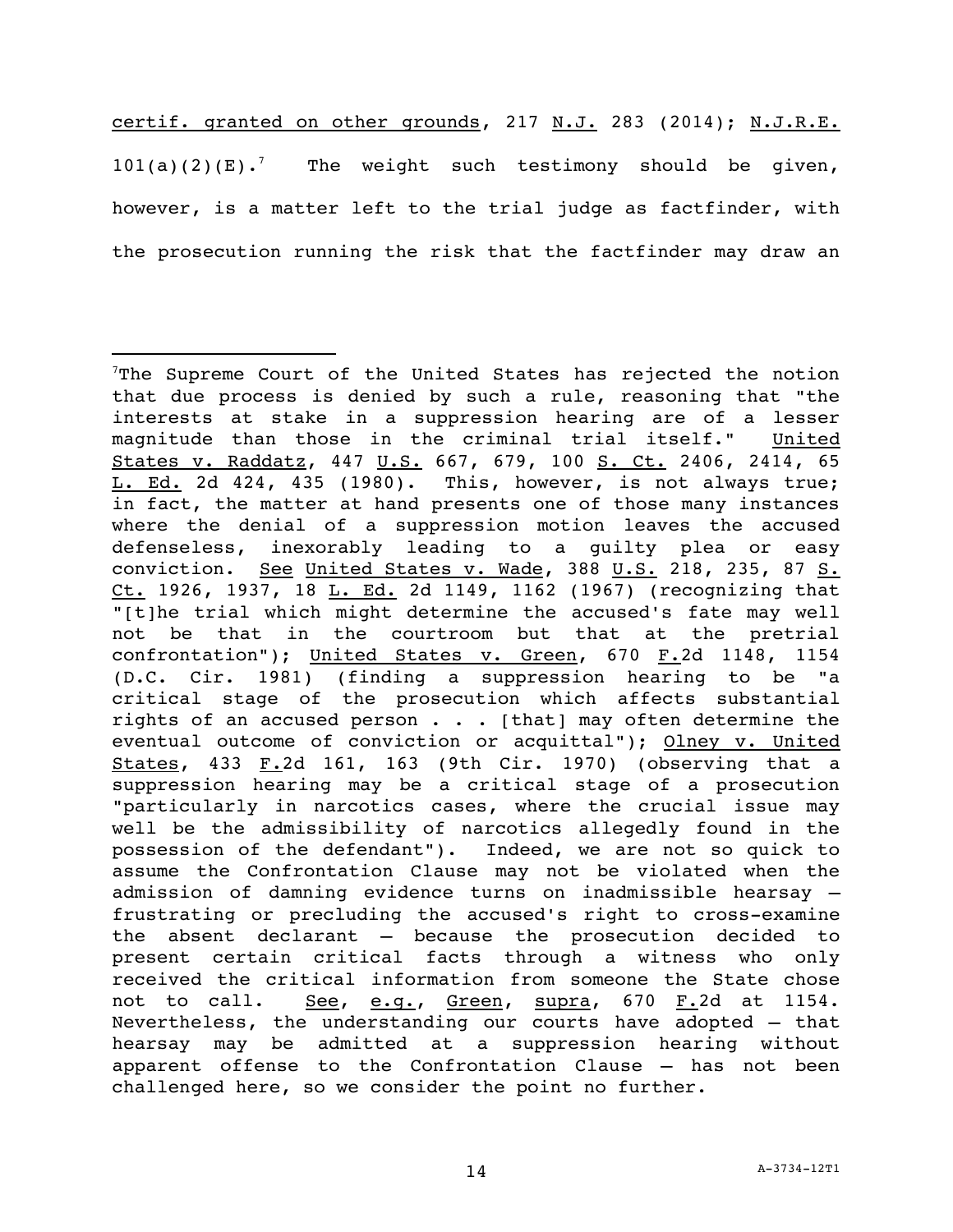inference adverse to the prosecution's interests when a key fact is supported only by hearsay.<sup>8</sup>

Here, notwithstanding the presentation of this key fact through hearsay testimony, the judge initially made no finding regarding whether there was "some fact or facts in the totality of the circumstances that would create in a police officer a heightened awareness of danger that would warrant an objectively reasonable officer in securing the scene in a more effective manner." Smith, supra, 134 N.J. at 618. We quote the entirety of the judge's initial decision on this pivotal question:

> While effectuating the stop the detective says he witness[ed] [defendant] reach under the driver's seat.<sup>[9]</sup> He - they don't say – they don't call – movements nowadays. Because they know that's not good language. But, basically, that's what he's saying. Seen some – movements under the driver seat.

> In a totality of the circumstances analysis does the officer have a reasonable and articula[ble] suspicion to believe that criminal activity is afoot? All right. So he removes the defendants [sic] from the vehicle to speak with them.

[Emphasis added.]

 ${}^{8}$ There was no showing that Detective Harris was unavailable; to the contrary, Detective Jaremczak testified Detective Harris was home at the time of the hearing. The judge drew no adverse inference.

 $9$ Again, the testifying detective did not witness this; his partner allegedly did.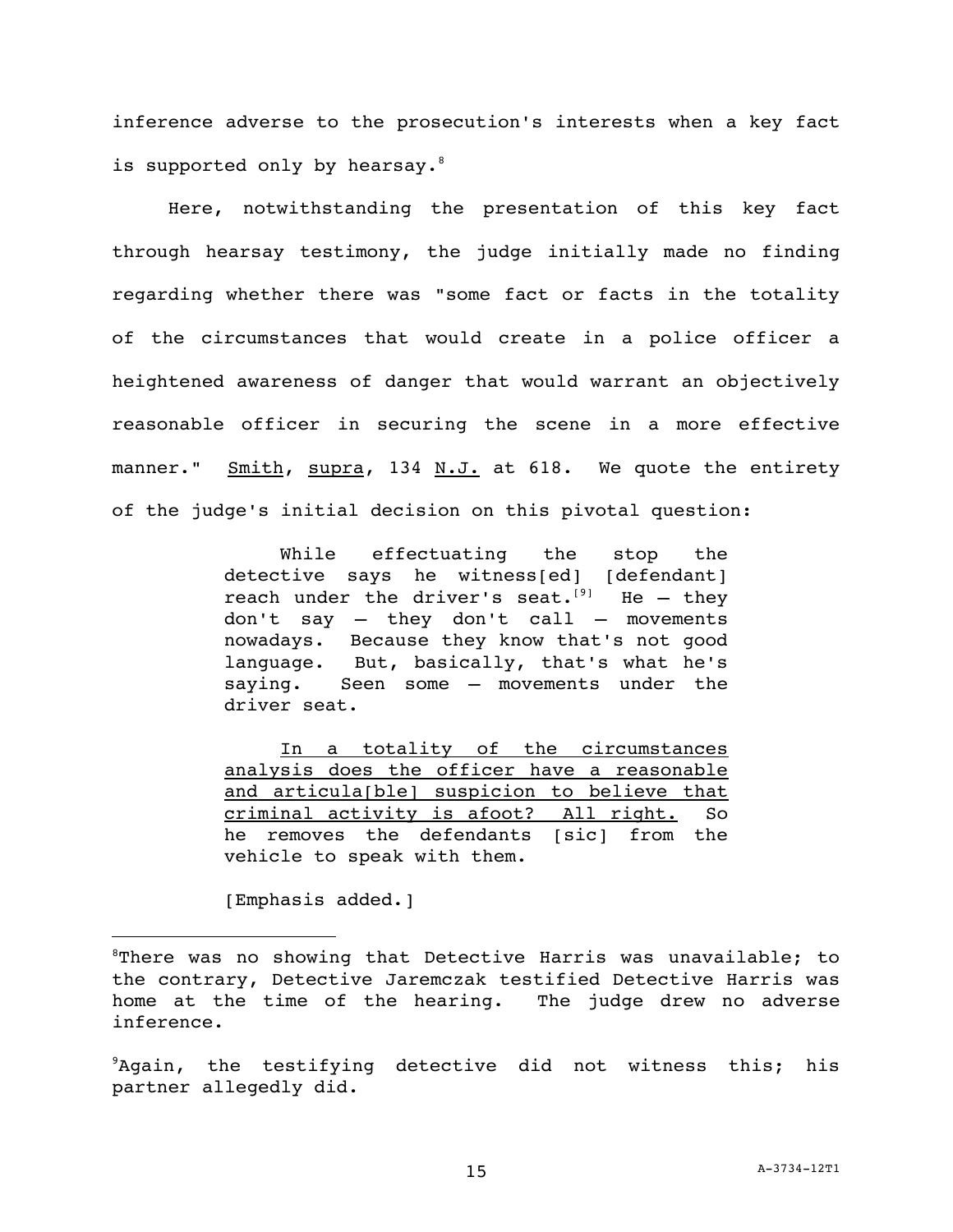The judge did not thereafter address this question again in his initial decision, but instead turned to what he found the officers saw in plain sight once the occupants were removed from the vehicle, and then to the events that followed the plain-view observations.

D

In our earlier opinion we concluded that the judge's findings did not adequately address the permissibility of ordering S.R. from the vehicle.

First, we previously stated that

even if we liberally interpret the judge's comments to suggest that the "movement[] under the driver seat" was found to be "some fact" that would "create . . . a heightened awareness of danger," the judge did not explain how the driver's movement suggested the passenger posed a danger.

[Bacome I, supra, slip op. at 15-16.]

In a footnote in our earlier opinion, we observed that

in such an instance, the prosecution should be expected to present evidence of a reasonable and articulable suspicion that a weapon was under the driver's seat and the passenger was capable of reaching it while remaining seated in the vehicle. Here, there was no testimony that the Bronco's console did not constitute an obstacle to the passenger reaching under the driver's seat, or that the officer on the passenger's side of the vehicle was not capable of keeping watch over the passenger or prevent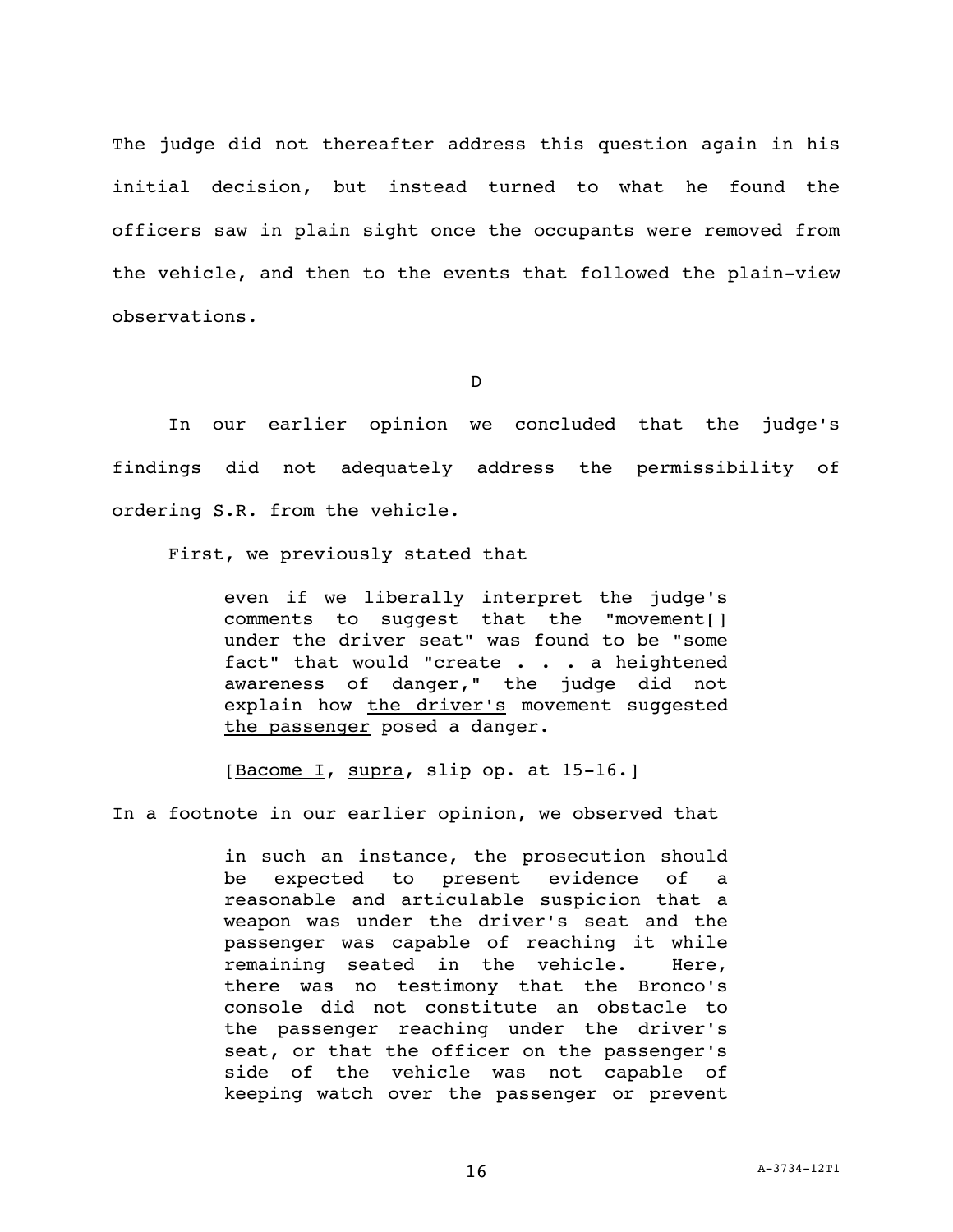him from reaching under the driver's seat, without unnecessarily intruding on the passenger's privacy by removing him from the vehicle.

[Id. at 16 n.9.]

These alleged circumstances may have been a reason for ordering defendant out of the vehicle, but the judge originally did not explain why defendant's movement suggested S.R. posed a danger.

Second, the "fact" that triggered the order that the passenger exit the vehicle had to be considered in light of "the totality of the circumstances." Smith, supra, 134 N.J. at 618. The mere fact that the vehicle's occupants were traveling to and from Newark, or the fact that defendant received many visitors at his residence, did not suggest a danger was posed when the vehicle was stopped for a seatbelt violation. Certainly, not every driver entering or leaving Newark may be assumed to be a drug user or drug dealer. Nor, even were this so, would it suggest the occupants posed a risk for the officers. In our earlier opinion, we directed "[t]he judge to discuss further whether and – if so – how these circumstances supported the removal of [S.R.] from the vehicle." Bacome I, supra, slip op. at 16.

Third, in his earlier decision, the judge considered only whether defendant's movement under the driver's seat provided a reasonable and articulable suspicion "that criminal activity is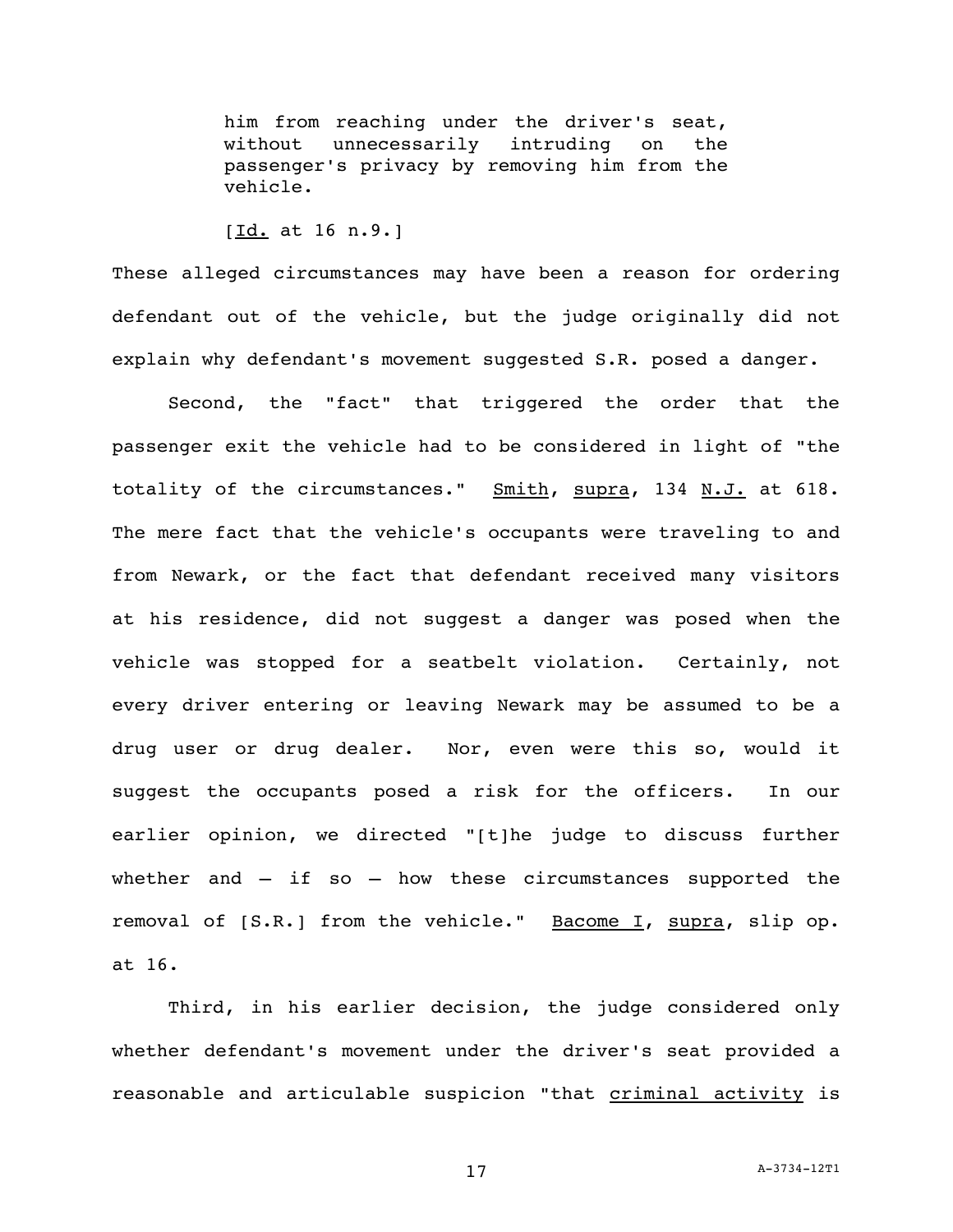afoot" (emphasis added). That was not the right question. The "fact or facts" to which the officer alludes must "create . . . a heightened awareness of danger." Smith, supra, 134 N.J. at 618 (emphasis added). Accordingly, we previously held in this case:

> No matter how broadly we may interpret the judge's comments, we cannot locate in his opinion a finding that defendant's alleged movement would have suggested "a heightened awareness of danger." We are not splitting hairs in focusing so closely on the judge's precise words; it is all we have to consider. An officer's limited right to order a passenger out of a vehicle arises from the policy determinations made by the Courts in Mimms and Smith that officer safety – not the investigation of criminal activity – overrides the minor intrusion into the passenger's privacy right.

[Bacome I, supra, slip op. at 17.]

And fourth, we previously concluded that the judge's posing of this incorrect question of whether the officer had "a reasonable and articul[able] suspicion to believe that criminal activity is afoot," followed by his answer – "All right" – did not sufficiently convey the substance of his findings. Even if that was the correct question, it was not clear whether "All right" was intended as the means of expressing a finding that the officers did have a reasonable and articulable suspicion of "criminal activity [being] afoot."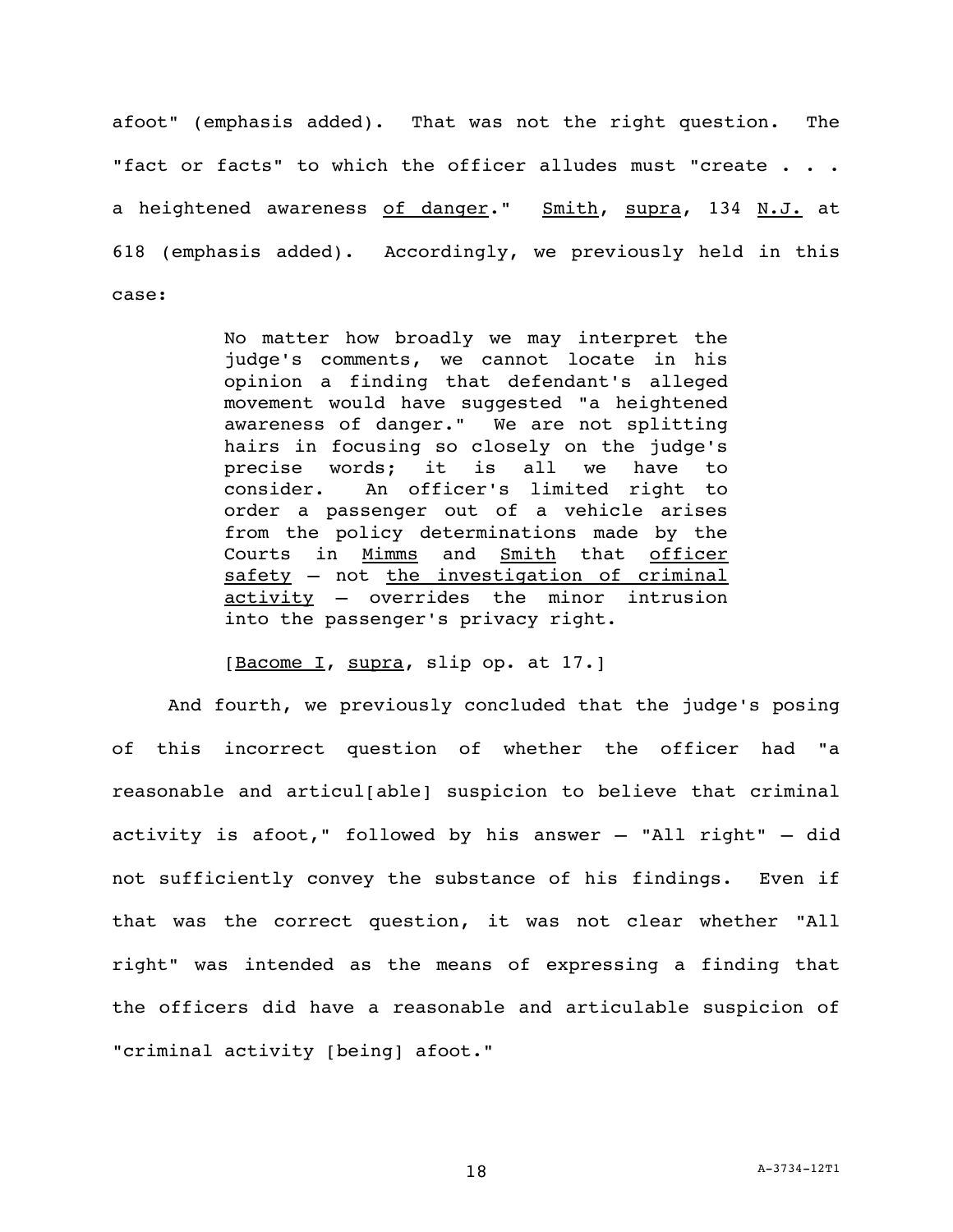As a result, we concluded that "[a]lthough we are required to defer to a trial judge's factual findings on a motion to suppress, State v. Elders, 192 N.J. 224, 254 (2007), the factfinding on the critical issue that this appeal poses does not command our deference. The judge clearly posed the wrong question and then gave no clear answer." Bacome I, supra, slip op. at 17. We, thus, remanded for further findings.

### IV

By way of a brief written decision, $10$  the trial judge responded to the questions posed in  $\frac{Bacome}{I}$ . Based on the same evidence, the judge drew the factual conclusion that the movement of the driver – a fact before the court only by way of hearsay that would be inadmissible at trial – suggested the passenger posed a danger. The judge described these conclusions by employing a series of double negatives and by delineating what it was that the record did not reveal:

> ∙ If the [d]efendant put a weapon under his seat, there is nothing to suggest that S.R. would have been unable to reach or gain access to it while remaining seated in the vehicle.

 $10$ We provided the parties with an opportunity to file supplemental briefs. Defendant provided a brief, the Acting Attorney General declined the invitation.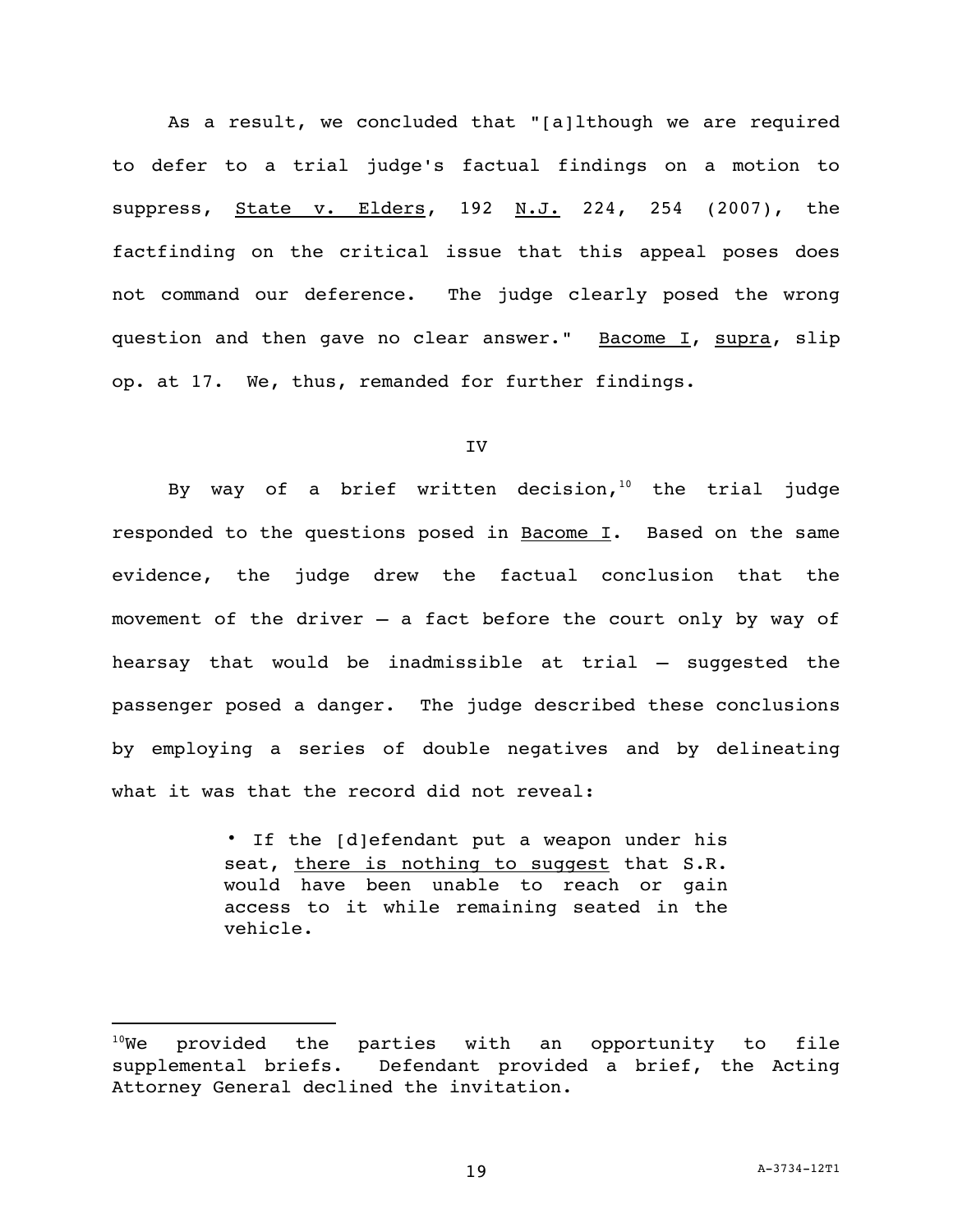∙ there was no indication that the vehicle's center console constituted an obstacle to S.R. reaching under the [d]efendant's seat.

there was also no testimony that the officer who was standing on the passenger side of the vehicle was not capable of keeping watch over S.R. so as to prevent him from reaching under the [d]efendant's seat.

[Emphasis added.]

In other words, based on that which was not explained by the factual record, the judge determined that in light of "the danger inherent in motor vehicle stops" and the "totality of the circumstances," the driver's movement under his seat was a "specific and articulable fact" that would create a "heightened awareness of danger." The judge added that because the officers were surveilling defendant and S.R. for drug activity, and because they were "suspected of having made a drug run to Newark just prior to the traffic stop," it was not unreasonable "for the officers to believe" that defendant "did indeed place a weapon under his seat," and, for that additional reason, the order that both individuals exit the vehicle "was necessary to secure the scene in a more effective manner." Based on these suppositions, the judge concluded that the ordering of both defendant and S.R. from the vehicle was warranted.

What is lost in this blizzard of double negatives and speculative findings is that it was the State's burden to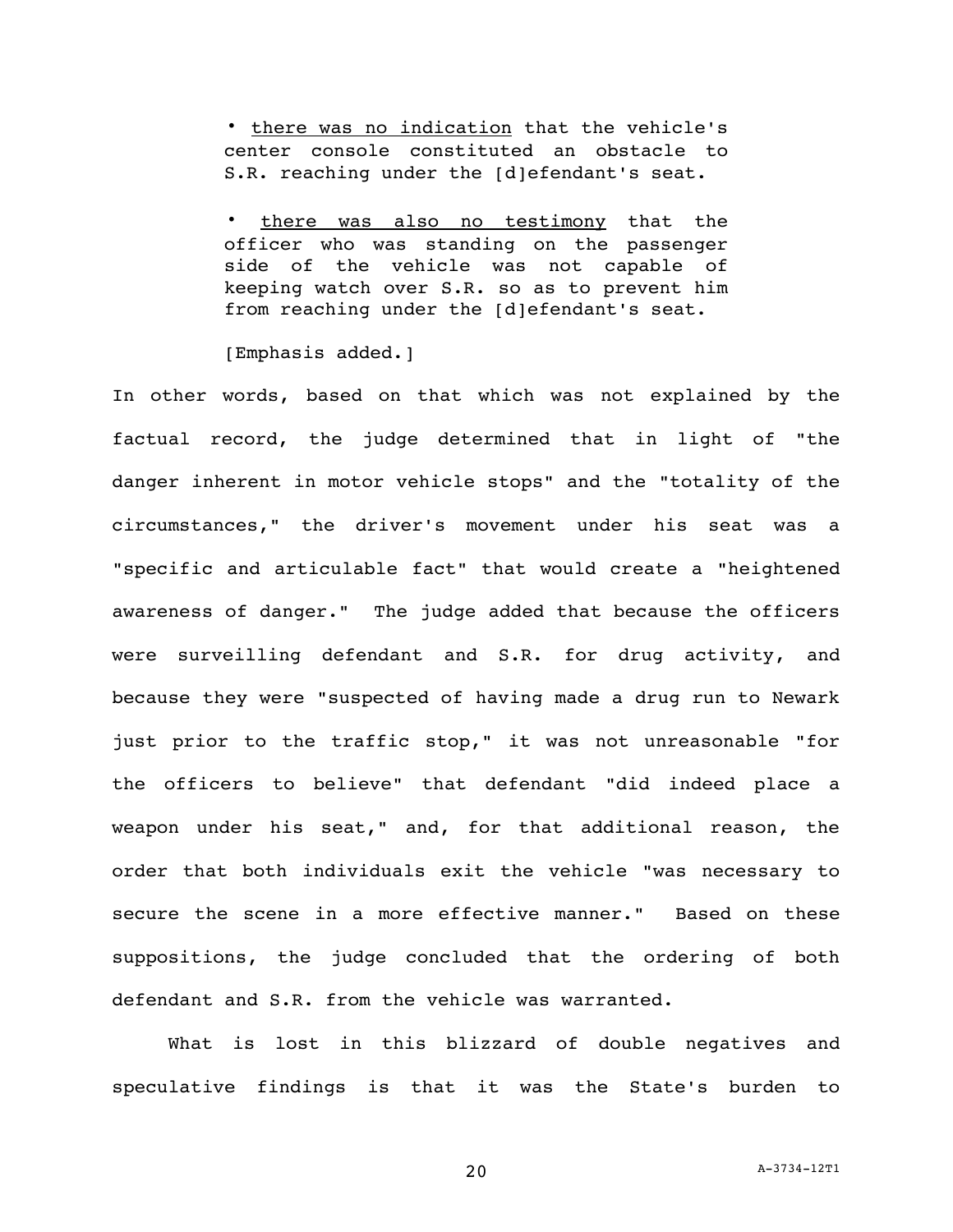justify this warrantless search. Brown, supra, 216 N.J. at 517. "A search conducted without a warrant is presumptively invalid, and the burden falls on the State to demonstrate that the search is justified by one of the 'few specifically established and well-delineated exceptions' to the warrant requirement." State v. Frankel, 179 N.J. 586, 598 (2004). Contrary to the trial judge's determination, the absence of adequate evidence is detrimental to the State's position, not defendant's.

The record unmistakably compels our agreement with the judge's determination that there was an absence of proof on these critical questions. No officer testified to a heightened safety concern. No officer testified S.R. was capable of reaching under defendant's seat if he remained seated in the passenger seat. No officer described the interior of the vehicle at all, let alone with enough concrete details from which an inference could be drawn that S.R. posed a danger if he remained in the passenger seat while being watched by an armed police officer. Absent findings that S.R. remaining in the vehicle created "a heightened awareness of danger," Smith, supra, 134 N.J. at 618, the State could not sustain its burden of proof on this motion.

As we have already demonstrated, the mere fact that the vehicle traveled to and returned from the Newark area adds

21 A-3734-12T1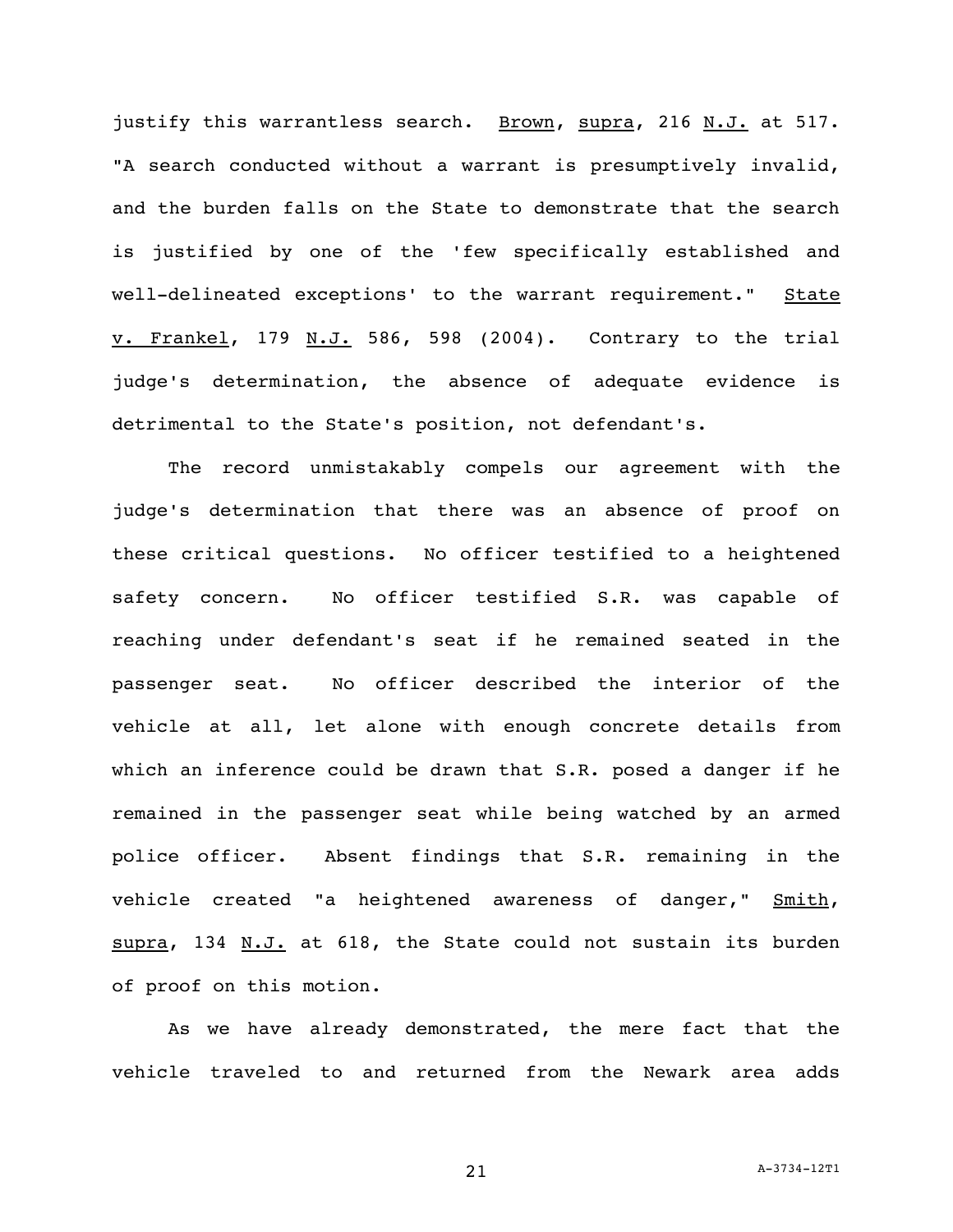nothing to the circumstances. And the basis for the stop itself – S.R.'s unbuckled seatbelt – was not ground alone for ordering either individual out of the vehicle. $11$  If that was the only legitimate basis for the stop in this case – and it was – then

 $11$ Although the principles governing appellate review generally require deference to a trial judge's fact findings, they do not require a surrender of our common sense or the adoption of a standard of credulity. See United States v. City of Jackson, 318  $F.2d$  1, 5 (5th Cir. 1963). We are not being unduly cynical in concluding what is plainly apparent: the unbuckled seatbelt was a ruse for the stop and the officers were interested only in pursuing their hunch – concededly accurate – that the vehicle's occupants were involved in illegal drug activity. Why else did the officers remain on the outskirts of Woodbridge awaiting the vehicle's return from the Newark area? Are we to believe they remained there for no other purpose but to ensure S.R. was wearing his seatbelt on the return trip? Our dissenting colleague emphasizes that in Smith it was the driver – not the passenger  $-$  who "engaged in the culpable conduct that result[ed] in the vehicle stop," 134  $N.J.$  at 615, and because the opposite is true here – S.R.'s unbuckled seatbelt generated the stop – that S.R. cannot claim the same liberty interest possessed by the passenger in Smith. Even if we accept the premise that the unbuckled seatbelt was a legitimate ground for stopping the vehicle, our colleague gives too much weight to S.R.'s "culpability" in this chain of events. The record demonstrates the officers were unconcerned about the seatbelt and, more importantly, the unbuckled seatbelt posed them no danger. We do not depart from the letter or spirit of the applicable standard of appellate review, nor the principles enunciated in Smith, in concluding that the State failed to demonstrate a basis for overriding S.R.'s liberty interest in remaining in the vehicle. Just as a fluidity of events may transform an unlawful investigatory stop into a lawful search, State v. Williams, 192  $N.J. 1$ , 10-11 (2007), the opposite can be true, and the lack of a link between the unbuckled seatbelt and the order given S.R. to exit the vehicle transformed what may have been a lawful stop into an unlawful deprivation of S.R.'s liberty interests.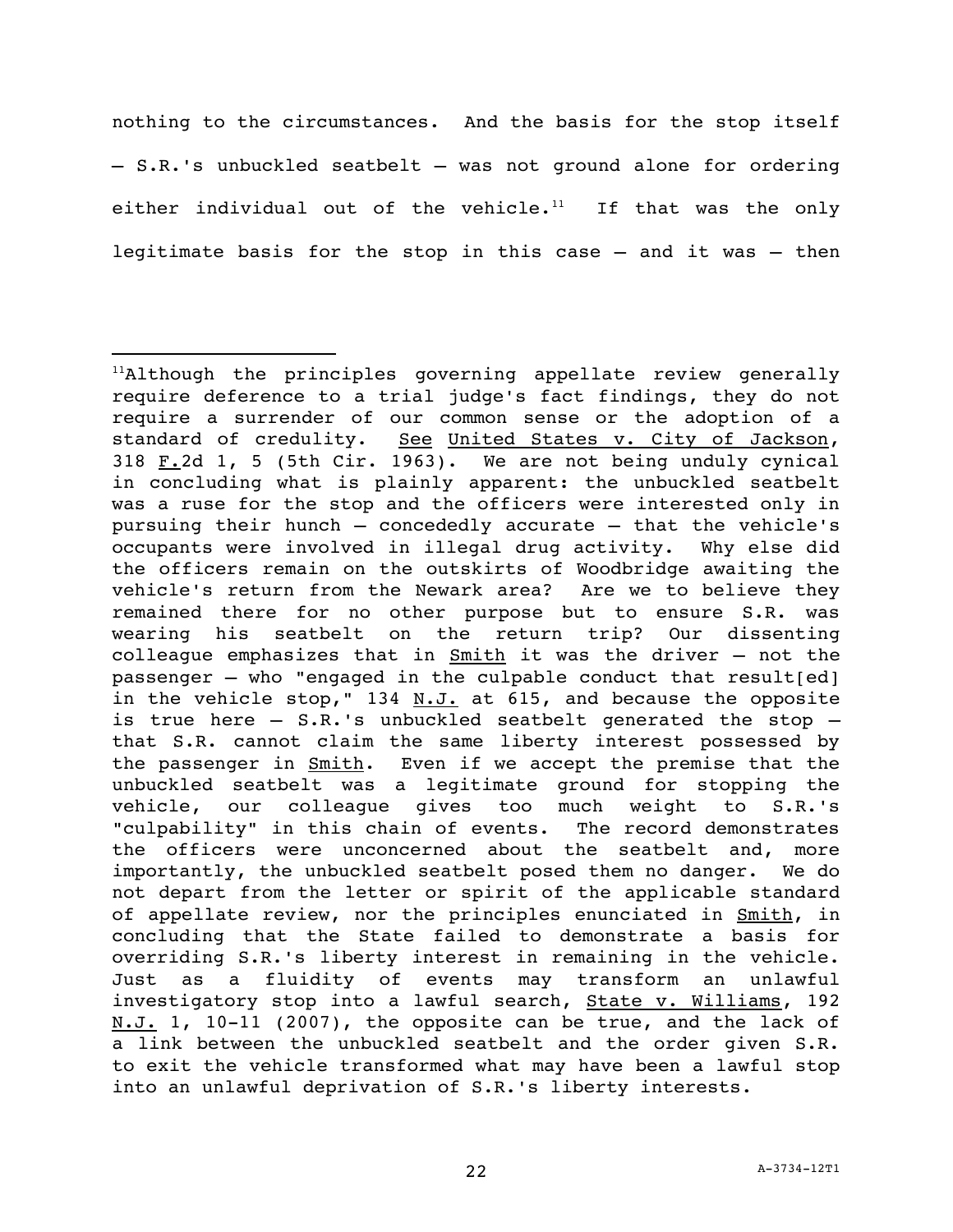S.R. should have been served with a summons and he and defendant permitted to go on their way.

The order that S.R. exit the vehicle was impermissible and – because it was the linchpin for all that followed – defendant's motion to suppress what was thereafter discovered and seized should have been granted. $12$ 

V

The order denying defendant's suppression motion is reversed, the judgment of conviction vacated, and the matter remanded for further proceedings. We do not retain jurisdiction.

I hereby certify that the foregoing is a true copy of the original on file in my office.

i<br>L

CLERK OF THE APPELLATE DIVISION

 $12$ We lastly note that the State has argued defendant lacked the requisite expectation of privacy to assert the infringement of S.R.'s liberty interest, citing State v. Hinton, 216 N.J. 211 (2013). In Hinton, the Court recognized that the defendant had standing to argue but ultimately did not possess a reasonable expectation of privacy in an apartment he shared with his mother for six years because he had been "served with official notice that a court officer would soon enter the premises and repossess it on the landlord's behalf." Id. at 216. In reaching that conclusion, the Court emphasized it was dealing with a "novel case" that arose "in unusual circumstances."  $Id.$  at 236. We, therefore, reject the argument that Hinton has any bearing on the significantly different circumstances presented here.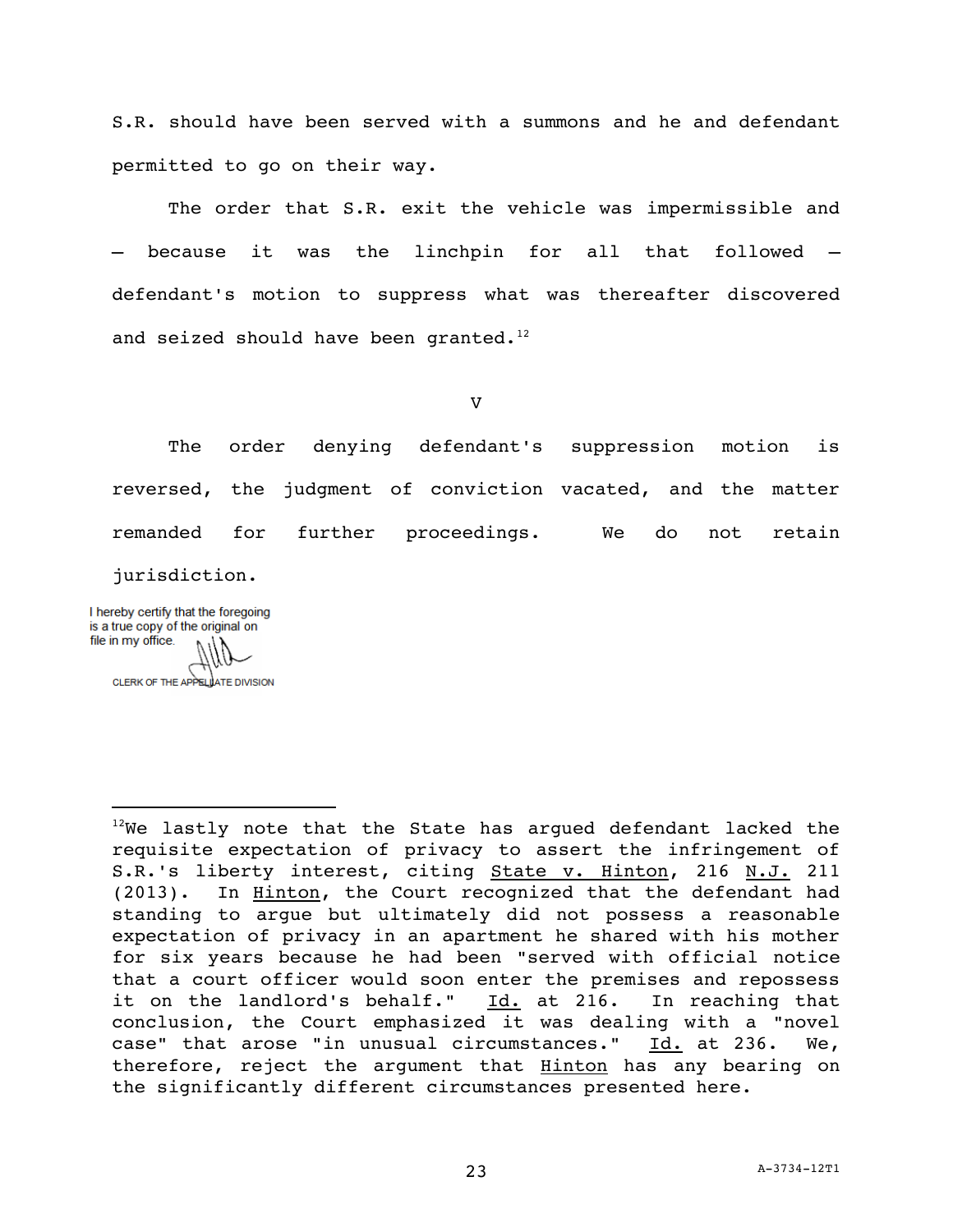# **NUGENT, J.A.D., dissenting.**

I agree with the majority that "this appeal rises and falls on whether S.R. was lawfully ordered out of the vehicle because, without that link in the chain of events, the evidence thereafter seized would have to be excluded." Ante at (slip op. at 8). Unlike the majority, however, I find that Detective Jaremczak lawfully ordered the passenger, S.R., to exit the vehicle. In my view, the detective violated neither the Federal nor the State Constitution by ordering S.R. to exit the Bronco.

Detective Jaremczak's testimony at the suppression hearing established, indisputably, that when the detectives stopped the Bronco they believed defendant and S.R. had purchased drugs in Newark. The detectives did not stop the Bronco, however, until they observed that S.R. was not wearing a seatbelt. When Detective Jaremczak was questioned on cross-examination about his motive for ordering S.R. out of the car, the following exchange took place:

> A. Once [the passenger] got out; the door was opened; and that's when I seen [the straw and scrubber].

Q. How did he get out? A. I asked him out.

Q. Why did you ask him out?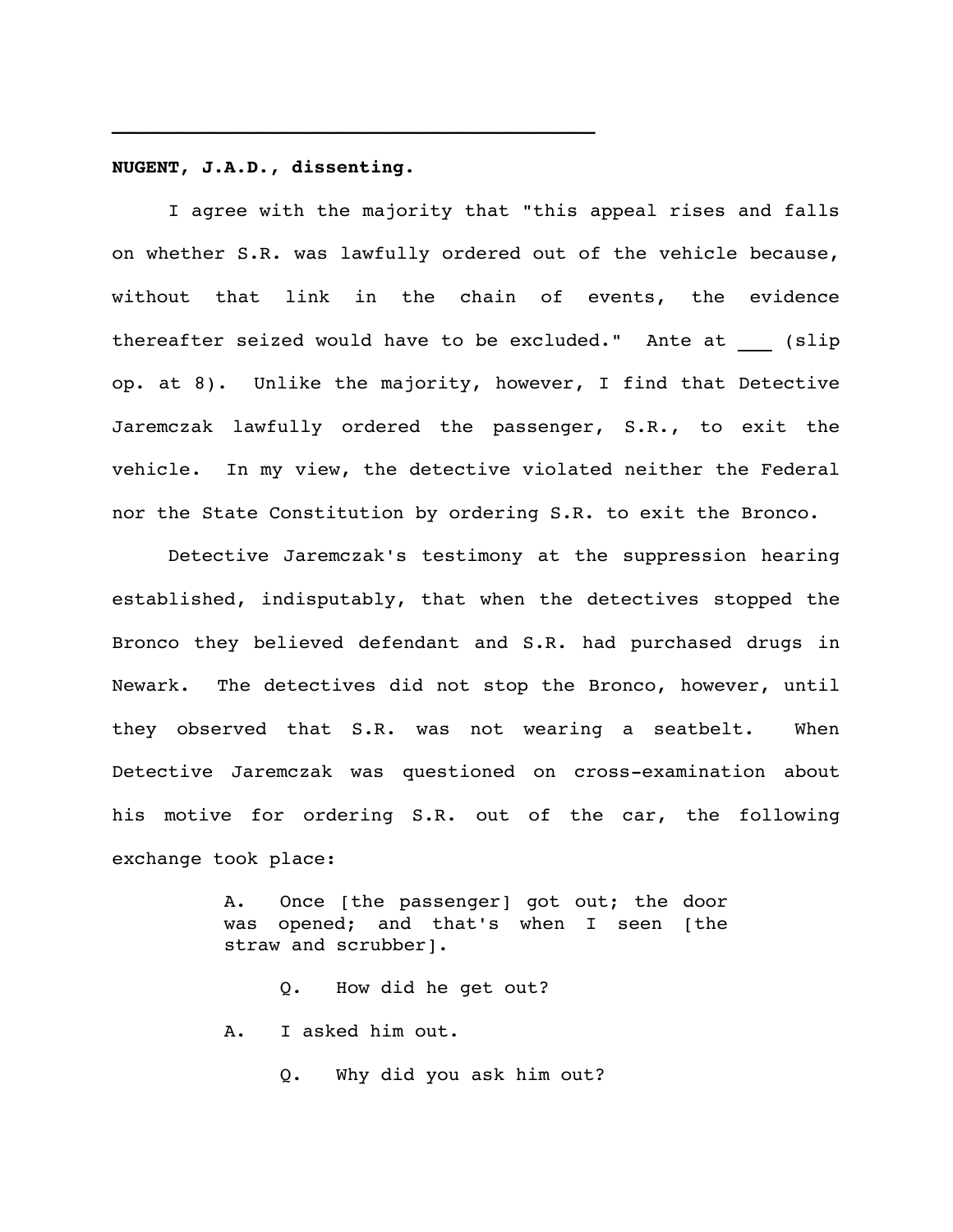A. Just so that I could bring him back to the car. Because my partner was speaking with [defendant]. It's just easier if both us - - if they're both watched at the same time in case one of them wanted to act.

Q. So you ordered him out of the car because you were conducting what kind of investigation?

A. I asked him out of the vehicle. And at that time it became a narcotic investigation.

Q. Isn't it true that it already was a narcotics investigation before [defendant] was ordered out of the car?

A. Yes. I did believe that they went to Newark to purchase narcotics.

Q. Who opened the door?

A. He would have.

The critical issue we must decide is whether Detective Jaremczak's order to S.R. to get out of the car was reasonable. See State v. Smith, 134 N.J. 599, 609 (1994).

> Ordering a person out of a car constitutes a seizure of the Fourth Amendment because the person's liberty has been restricted. See State v. Davis, 104 N.J. 490, 498 (1986) (citing Terry [v. Ohio, 392 U.S. 1, 16, 88 S. Ct. 1868, 1877, 20 L. Ed. 2d 889, 903 (1968)]). Whether such a seizure is constitutional depends on the reasonableness of the order.

## [Ibid.]

Under a Fourth Amendment analysis, it is reasonable for an officer to order a driver and passenger out of the car after the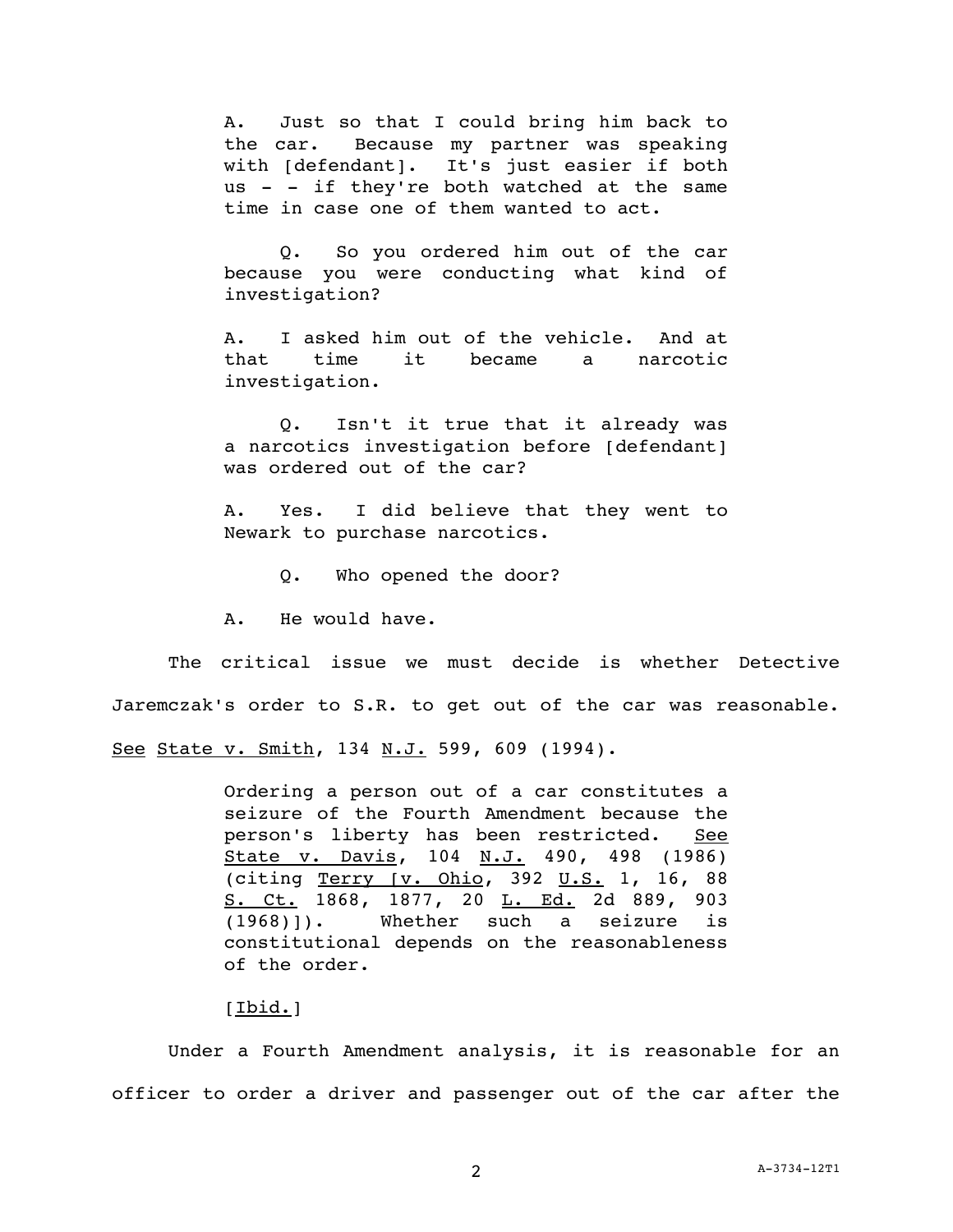officer has pulled the driver over for a traffic offense. In Pennsylvania v. Mimms, 434 U.S. 106, 111, 98 S. Ct. 330, 333, 54 L. Ed. 2d 331, 337 (1977), the Supreme Court held that even in the absence of furtive movements or evidence of criminal activity, a police officer had the right to demand that a driver stopped for a traffic violation exit the vehicle. Because "[t]he police have already lawfully decided that the driver shall be briefly detained; the only question is whether he shall spend that period sitting in the driver's seat of his car or standing alongside it." Ibid. Balancing the driver's liberty interest against the State's interest in protecting its police officers, the Supreme Court struck the balance in favor of the latter, finding that the intrusion on the driver's liberty interest in such circumstances to be de minimis. Ibid. The Court extended the rationale in Mimms to a vehicle's passengers in Maryland v. Wilson, 519 U.S. 408, 414-15, 117 S. Ct. 882, 886, 137 L. Ed. 2d 41, 48 (1997).

Our Supreme Court has followed Mimms with respect to drivers, but not passengers; at least passengers not involved in the culpable conduct leading to the traffic stop:

> Although the per se rule under Mimms permits an officer to order the driver out of a vehicle incident to a lawful stop for a traffic violation, we decline to extend that per se rule to passengers. Instead, we determine that an officer must be able to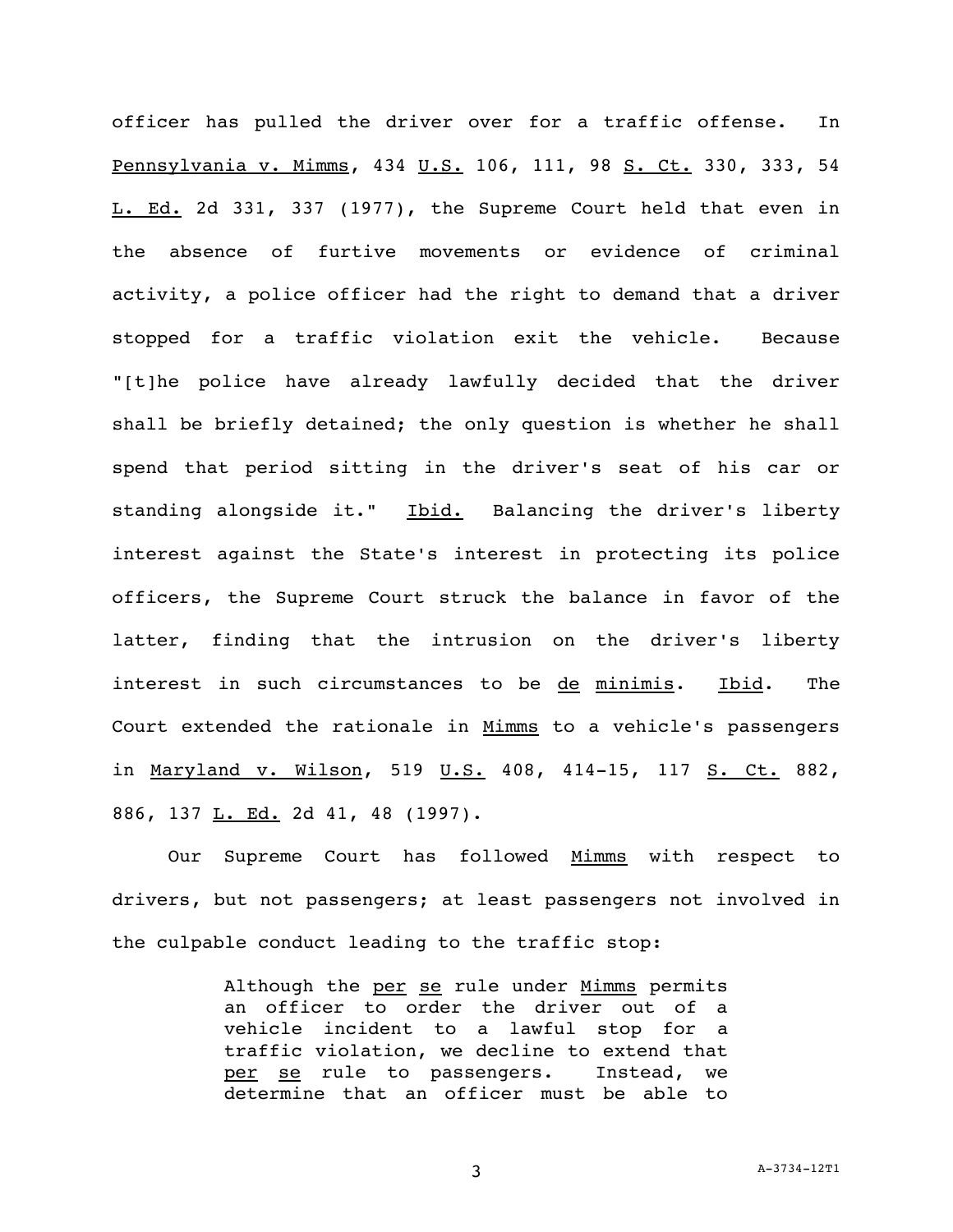point to specific and articulable facts that would warrant heightened caution to justify ordering the occupants to step out of a vehicle detained for a traffic violation.

[Smith, supra, 134 N.J. at 618.]

The Supreme Court explained in **Smith** that a standard, lesser than the Terry standard, is required for officers to order passengers to exit a vehicle. Significantly, however, Smith did not involve culpable conduct on the part of a passenger. In explaining the rationale for its decision in Smith, the Court stated:

> Ordering a passenger to leave the vehicle is distinguishable from ordering the driver to get out of the vehicle because the passenger has not engaged in the culpable conduct that resulted in the vehicle's stop. Although the State's interest in safety remains the same whether the driver or the passenger is involved, requiring a passenger to alight from a car in the course of a routine traffic stop represents a greater intrusion on a passenger's liberty than the same requirement does on a driver's liberty. With respect to the passenger, the only justification for the intrusion on the passenger's privacy is the untimely association with the driver on the day the driver is observed committing a traffic violation. Because the passenger has not engaged in culpable conduct, the passenger has a legitimate expectation that no further inconvenience will be occasioned by any intrusions beyond the delay caused by the lawful stop. The intrusion on the passenger's privacy, therefore, is greater than it is on the driver's privacy.

[Id. at 615 (emphasis added).]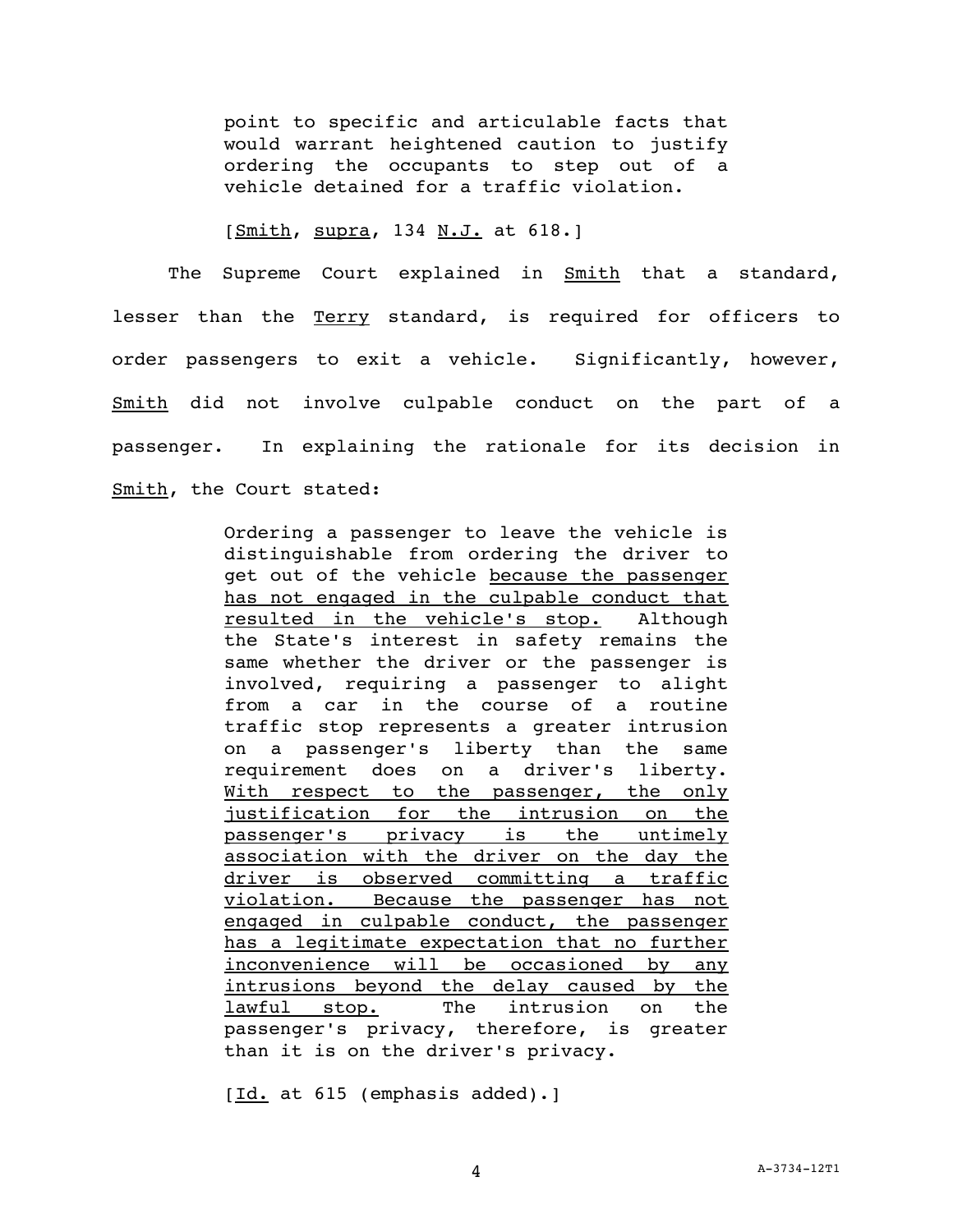Unlike the passenger in Smith, here S.R. engaged in the "culpable conduct that resulted in the vehicle's stop." Ibid. Consequently, S.R.'s liberty interest in this case is no different from that of a driver who has committed a traffic violation: "The police have already lawfully decided that the driver shall be briefly detained; the only question is whether he shall spend that period sitting in the driver's seat of the car or standing alongside it." Mimms, supra, 434 U.S. at 111, 98 S. Ct. at 333, 54 L. Ed. 2d at 337. In my view, that rubric applies equally to culpable passengers, that is, passengers who have committed traffic violations. For that reason, the detectives in the case before us did not violate the protections afforded New Jersey citizens under our State Constitution.

The majority's decision is based in large part upon its observation "that much of what motivated this stop and investigation was the detectives' assumption that defendant and S.R. were narcotics users or sellers or both." Ante at (slip op. at 12). Specifically, the majority states: "We are not being unduly cynical in concluding what is plainly apparent: the unbuckled seat belt was a ruse for the stop and the officers were interested only in pursuing their hunch – concededly accurate – that the vehicle's occupants were involved in illegal drug activity." Ante at \_\_\_\_ (slip op. at 22, n.11). Although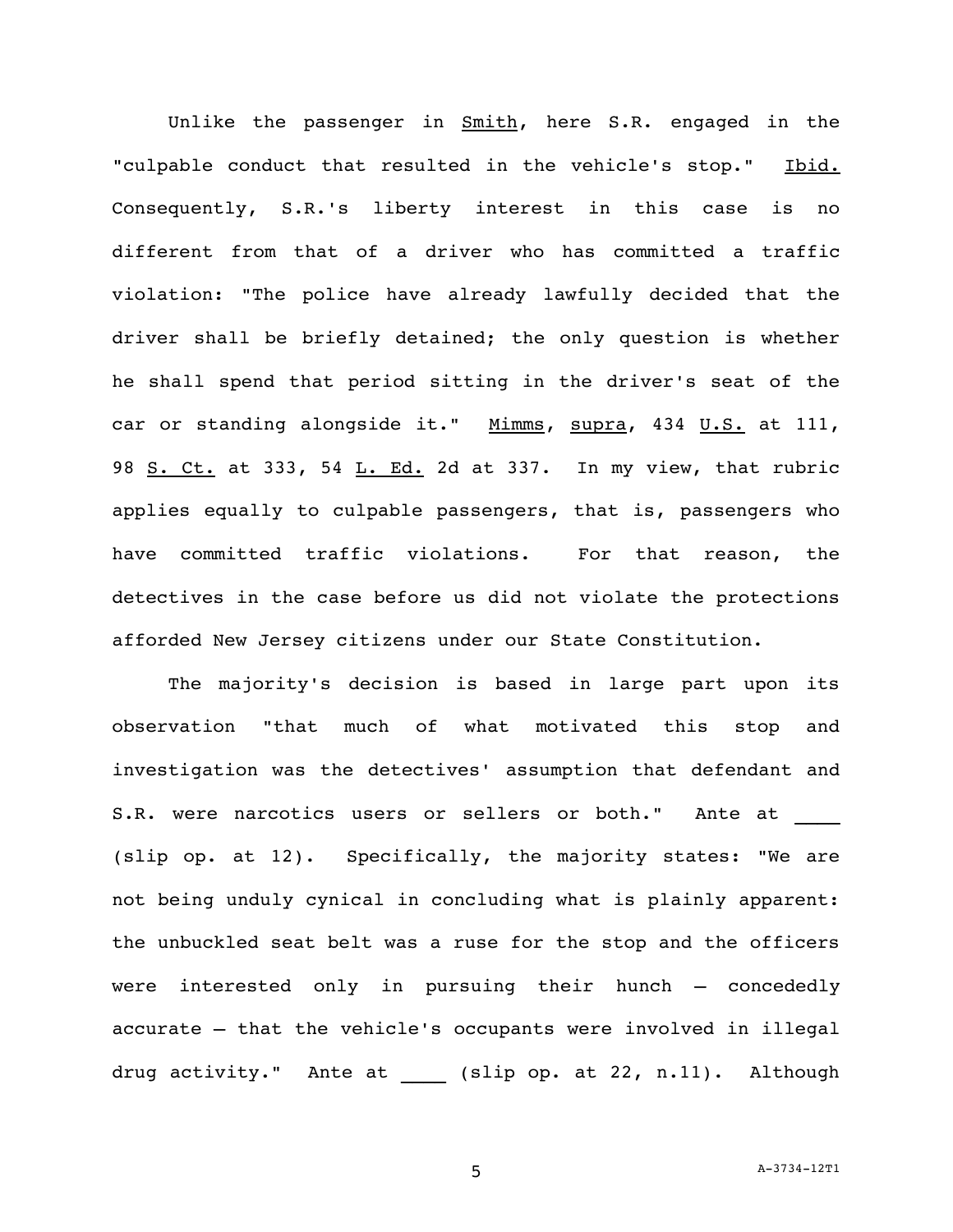one can debate the meaning of the term "ruse" in this context, it is clear that S.R.'s failure to wear a seatbelt provided the police with probable cause to stop the Bronco. Neither defendant nor S.R. disputed that S.R. was not wearing a seatbelt. Once the lawful traffic stop occurred for that purpose, S.R.'s liberty interest in remaining in the car was outweighed by the State's interest in the safety of its officers. The subjective intent of the officers at that time was not relevant.

In Whren v. United States, 517 U.S. 806, 808, 116 S. Ct. 1769, 1771, 135 L. Ed. 2d 89, 95 (1996), the Supreme Court decided

> whether the temporary detention of a motorist who the police have probable cause to believe has committed a civil traffic violation is inconsistent with the Fourth Amendment's prohibition against unreasonable seizures unless a reasonable officer would have been motivated to stop the car by a desire to enforce the traffic laws.

After reviewing relevant precedent, the Court stated:

We think these cases foreclose any argument that the constitutional reasonableness of traffic stops depends on the actual motivations of the individual officers involved. We of course agree with petitioners that the Constitution prohibits selective enforcement of the law based on considerations such as race. But the constitutional basis for objecting to intentionally discriminatory application of laws is the Equal Protection Clause, not the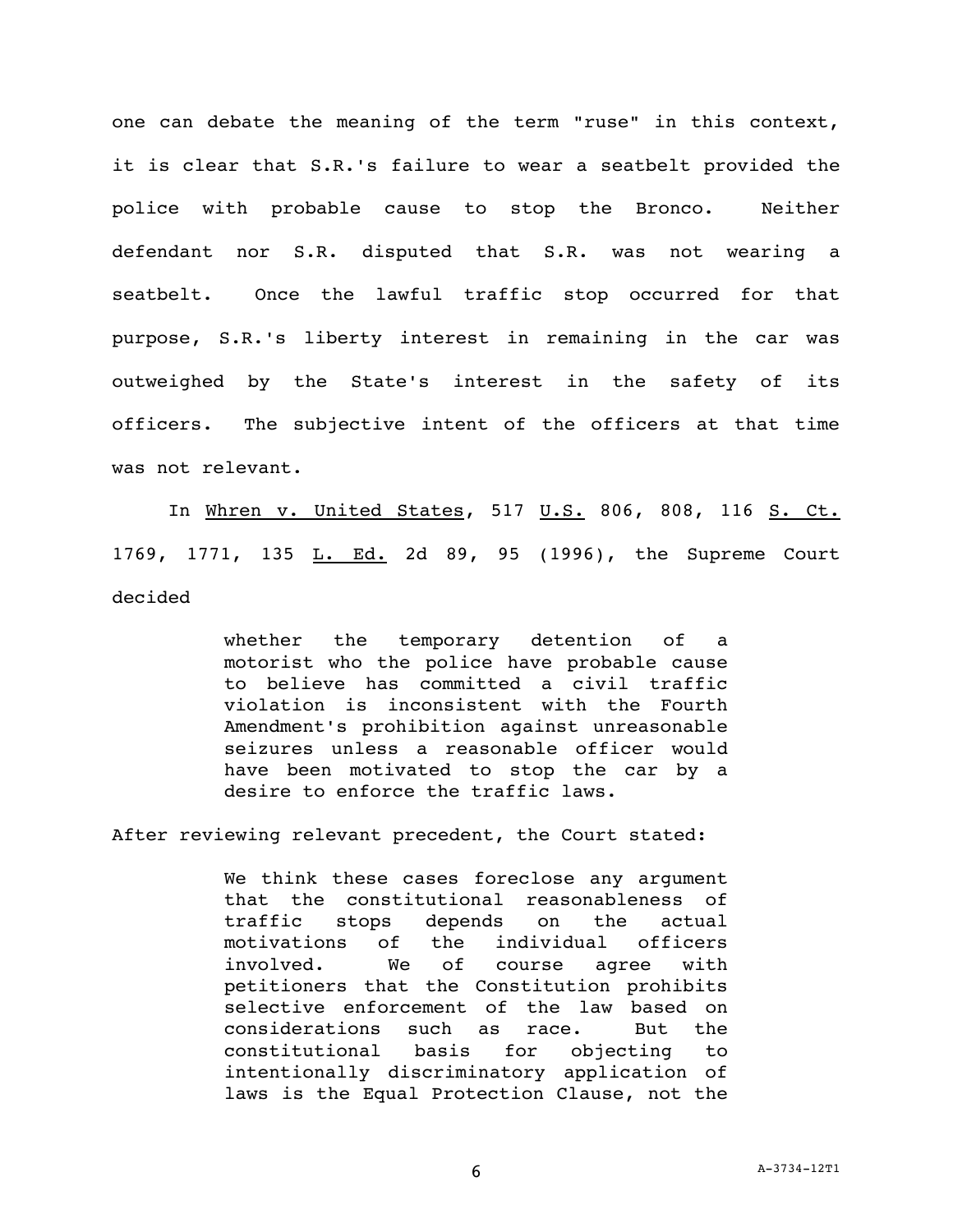Fourth Amendment. Subjective intentions play no role in ordinary, probable-cause Fourth Amendment analysis.

[Id. at 813, 116 S. Ct. 1774, 135 L. Ed. 2d 89.]

Our Supreme Court has similarly rejected a subjective test when determining whether police officers have acted reasonably for Fourth Amendment purposes. See e.g., State v. Brown, 216 N.J. 508, 531 (2014) (noting that, with respect to whether property had been abandoned, "[t]he test is whether, given the totality of the circumstances, an objectively reasonable police officer would believe the property is abandoned" and that "[t]he subjective belief of the officer is not a relevant consideration, and thus the court should not delve into the murky area of whether an officer acted in good faith or bad faith"); State v. Kennedy, 247 N.J. Super. 21, 27 (App. Div. 1991) ("We begin with the well-recognized principle that generally the proper inquiry for determining the constitutionality of a search and seizure is whether the conduct of the law enforcement officer who undertook the search was objectively reasonable, without regard to his or her underlying motives or intent.") (citations omitted).

Moreover, our Supreme Court has stated:

[O]ur Article I, Paragraph 7 jurisprudence primarily has eschewed any consideration of the subjective motivations of a police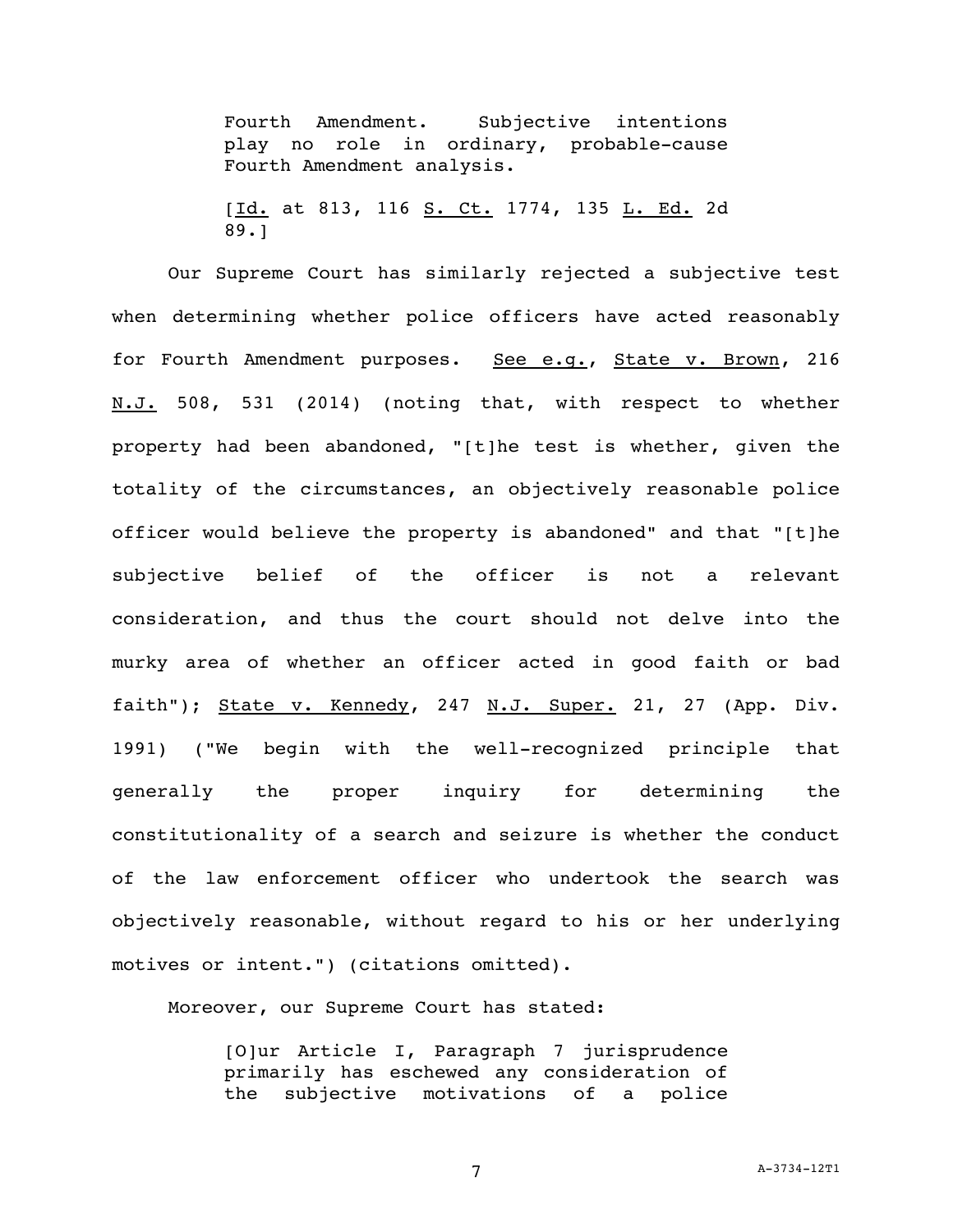officer in determining the constitutionality of a search and seizure  $\cdots$  . . . [W]e do not believe that the elusive attempt to plumb the subjective motivations of an officer will meaningfully advance either the privacy interests of an individual or the ultimate determination of whether a particular search or seizure was unreasonable under state law.

[State v. Edmonds, 211 N.J. 117, 132-33 (2012) (citations and internal quotation marks omitted).]

In the case before us, Detective Jaremczak's crossexamination does not lead to an entirely unequivocal answer as to whether, when he ordered S.R. out of the car, his motivation was to continue to pursue the seatbelt violation or to pursue the drug investigation or both. What is unequivocal is that he acted for his safety. He testified, explicitly, that he asked S.R. out "[j]ust so that I could bring him back to the car because my partner was speaking with [defendant]. It's just easier if . . . they're both watched at the same time in case one of them wanted to act."

Under the circumstances of this case – where the passenger's liberty expectation to remain in the car was de minimis in view of his seatbelt violation – the State's interest in the safety of its officers prevailed. In the face of federal and State precedent eschewing judicial analysis of law enforcement officers' subjective intentions in such Fourth